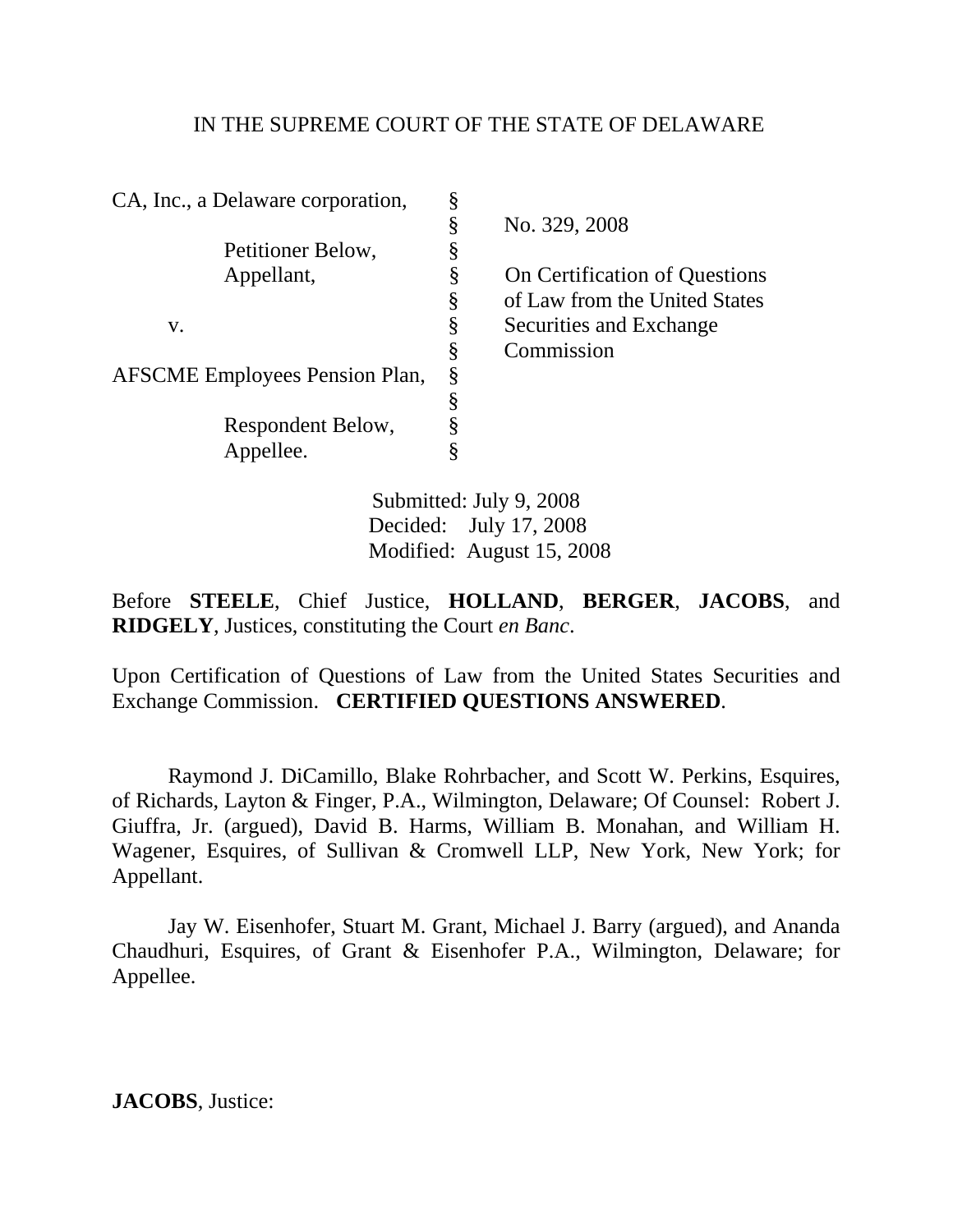This proceeding arises from a certification by the United States Securities and Exchange Commission (the "SEC"), to this Court, of two questions of law pursuant to Article IV, Section 11(8) of the Delaware Constitution<sup>1</sup> and Supreme Court Rule 41. On June 27, 2008, the SEC asked this Court to address two questions of Delaware law regarding a proposed stockholder bylaw submitted by the AFSCME Employees Pension Plan ("AFSCME") for inclusion in the proxy materials of CA, Inc. ("CA" or the "Company") for CA's 2008 annual stockholders' meeting. This Court accepted certification on July 1, 2008, and after expedited briefing, the matter was argued on July 9, 2008. This is the decision of the Court on the certified questions.

#### **I.** *FACTS*

CA is a Delaware corporation whose board of directors consists of twelve persons, all of whom sit for reelection each year. CA's annual meeting of stockholders is scheduled to be held on September 9, 2008. CA intends to file its definitive proxy materials with the SEC on or about July 24, 2008 in connection with that meeting.

<sup>&</sup>lt;sup>1</sup> Article IV, Section 11(8) was amended in 2007 to authorize this Court to hear and determine questions of law certified to it by (in addition to the tribunals already specified therein) the United States Securities and Exchange Commission. 76 *Del. Laws* 2007, ch. 37 § 1, effective May 3, 2007. This certification request is the first submitted by the SEC to this Court.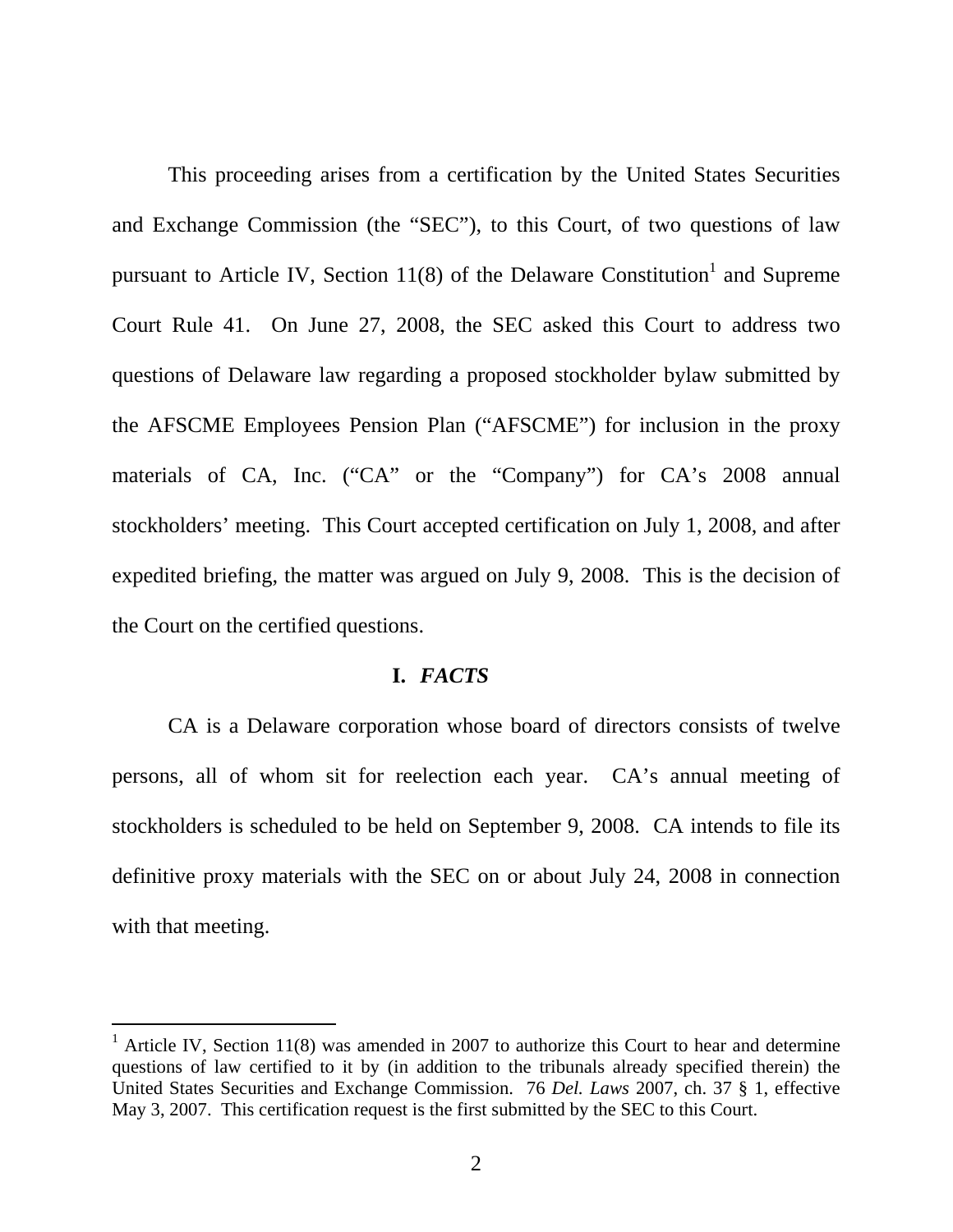AFSCME, a CA stockholder, is associated with the American Federation of State, County and Municipal Employees. On March 13, 2008, AFSCME submitted a proposed stockholder bylaw (the "Bylaw" or "proposed Bylaw") for inclusion in the Company's proxy materials for its 2008 annual meeting of stockholders. The Bylaw, if adopted by CA stockholders, would amend the Company's bylaws to provide as follows:

RESOLVED, that pursuant to section 109 of the Delaware General Corporation Law and Article IX of the bylaws of CA, Inc., stockholders of CA hereby amend the bylaws to add the following Section 14 to Article II:

The board of directors shall cause the corporation to reimburse a stockholder or group of stockholders (together, the "Nominator") for reasonable expenses ("Expenses") incurred in connection with nominating one or more candidates in a contested election of directors to the corporation's board of directors, including, without limitation, printing, mailing, legal, solicitation, travel, advertising and public relations expenses, so long as (a) the election of fewer than 50% of the directors to be elected is contested in the election, (b) one or more candidates nominated by the Nominator are elected to the corporation's board of directors, (c) stockholders are not permitted to cumulate their votes for directors, and (d) the election occurred, and the Expenses were incurred, after this bylaw's adoption. The amount paid to a Nominator under this bylaw in respect of a contested election shall not exceed the amount expended by the corporation in connection with such election.

 CA's current bylaws and Certificate of Incorporation have no provision that specifically addresses the reimbursement of proxy expenses. Of more general relevance, however, is Article SEVENTH, Section (1) of CA's Certificate of Incorporation, which tracks the language of 8 *Del. C.* § 141(a) and provides that: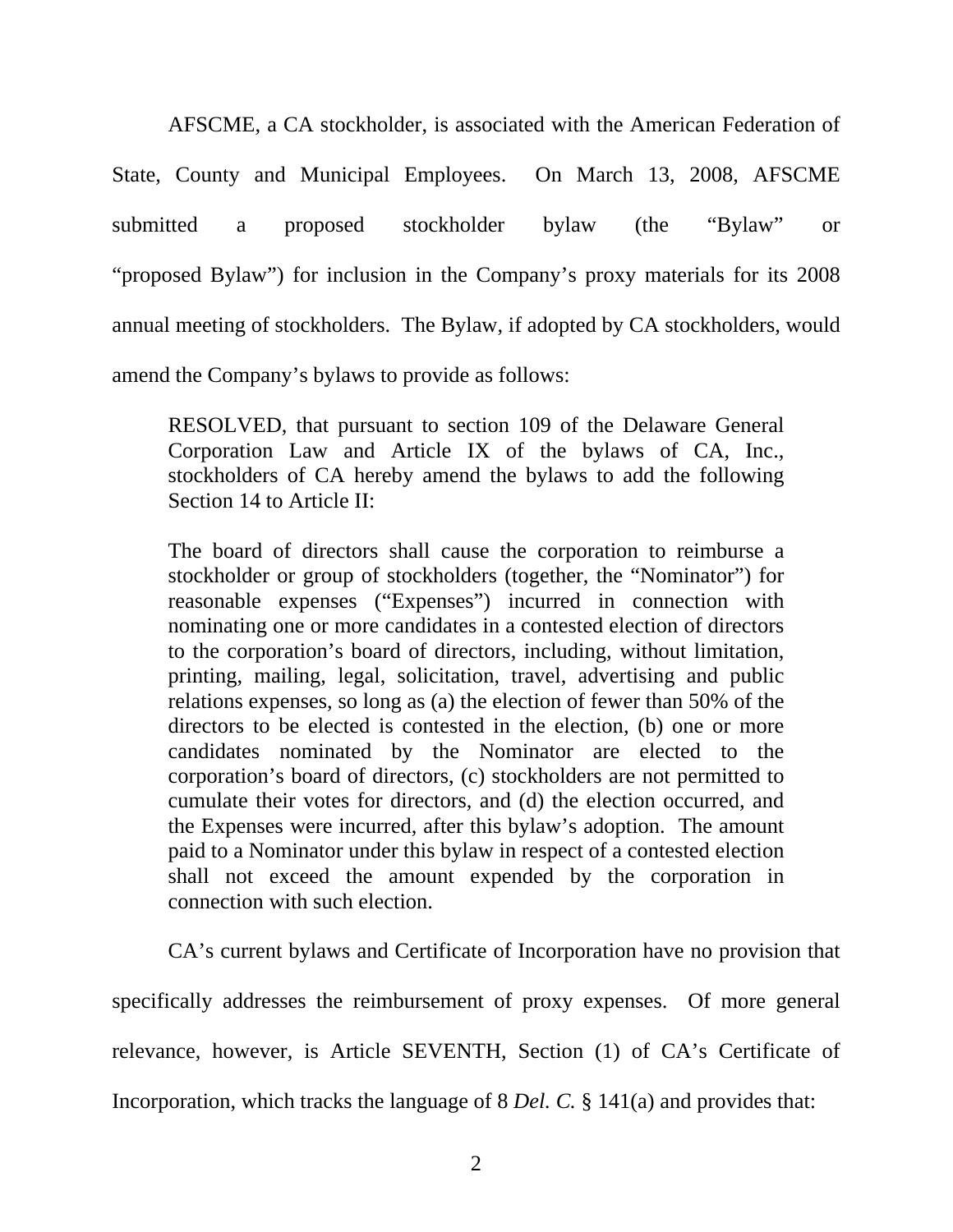The management of the business and the conduct of the affairs of the corporation shall be vested in [CA's] Board of Directors.

It is undisputed that the decision whether to reimburse election expenses is presently vested in the discretion of CA's board of directors, subject to their fiduciary duties and applicable Delaware law.

 On April 18, 2008, CA notified the SEC's Division of Corporation Finance (the "Division") of its intention to exclude the proposed Bylaw from its 2008 proxy materials. The Company requested from the Division a "no-action letter" stating that the Division would not recommend any enforcement action to the SEC if CA excluded the AFSCME proposal.<sup>2</sup>  $CA$ 's request for a no-action letter was accompanied by an opinion from its Delaware counsel, Richards Layton & Finger, P.A. ("RL&F"). The RL&F opinion concluded that the proposed Bylaw is not a proper subject for stockholder action, and that if implemented, the Bylaw would violate the Delaware General Corporation Law ("DGCL").

 On May 21, 2008, AFSCME responded to CA's no-action request with a letter taking the opposite legal position. The AFSCME letter was accompanied by an opinion from AFSCME's Delaware counsel, Grant & Eisenhofer, P.A. ("G&E"). The G&E opinion concluded that the proposed Bylaw is a proper

<sup>&</sup>lt;sup>2</sup> Under Sections (i)(1) and (i)(2) of SEC Rule 14a-8, a company may exclude a stockholder proposal from its proxy statement if the proposal "is not a proper subject for action by the shareholders under the laws of the jurisdiction of the company's organization," or where the proposal, if implemented, "would cause the company to violate any state law to which it is subject." *See* 17 C.F.R. § 240.14a-8.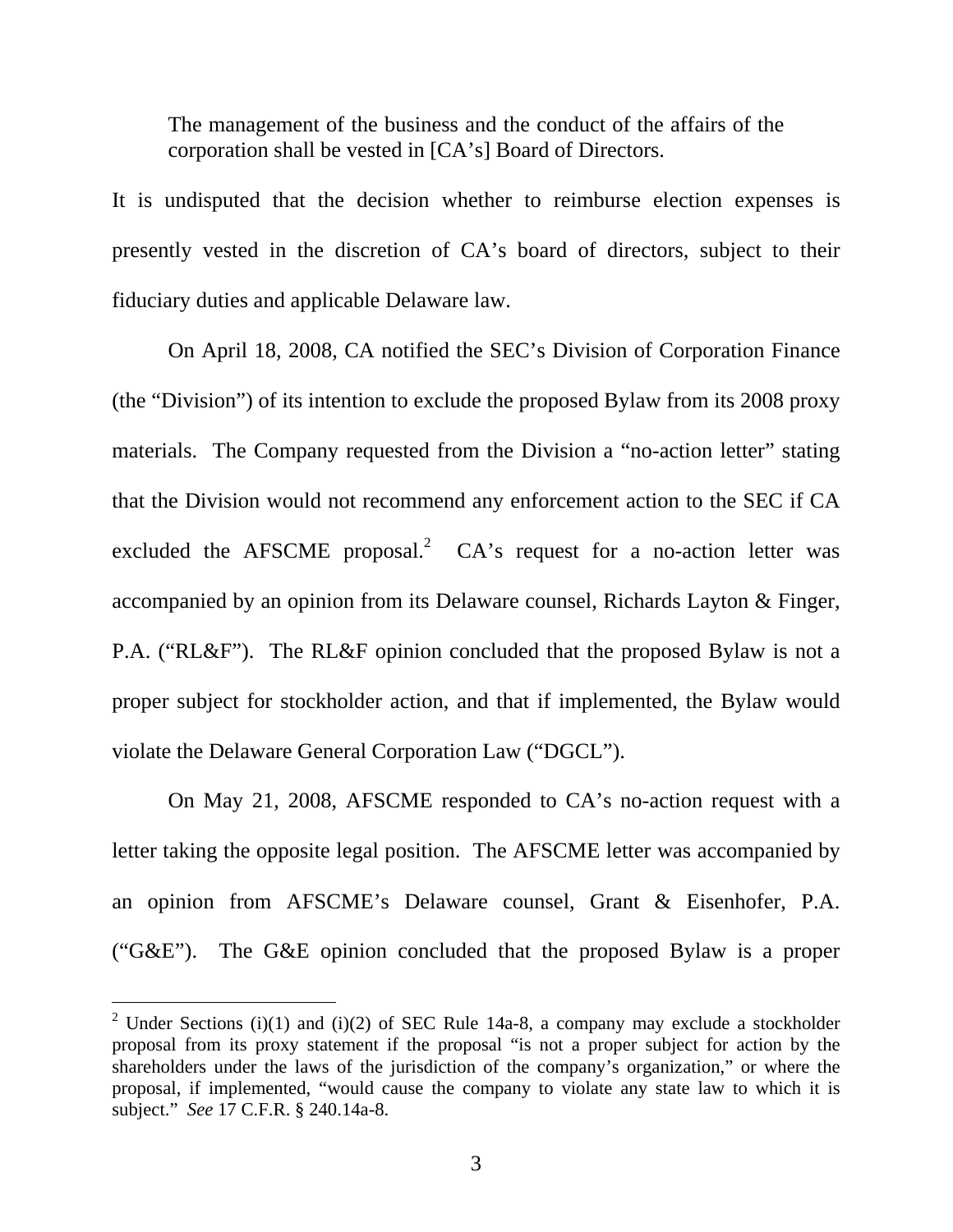subject for shareholder action and that if adopted, would be permitted under Delaware law.

 The Division was thus confronted with two conflicting legal opinions on Delaware law. Whether or not the Division would determine that CA may exclude the proposed Bylaw from its 2008 proxy materials would depend upon which of these conflicting views is legally correct. To obtain guidance, the SEC, at the Division's request, certified two questions of Delaware law to this Court. Given the short timeframe for the filing of CA's proxy materials, we concluded that "there are important and urgent reasons for an immediate determination of the questions certified," and accepted those questions for review on July 1, 2008.

# **II.** *THE CERTIFIED QUESTIONS*

The two questions certified to us by the SEC are as follows:

- 1. Is the AFSCME Proposal a proper subject for action by shareholders as a matter of Delaware law?
- 2. Would the AFSCME Proposal, if adopted, cause CA to violate any Delaware law to which it is subject?

The questions presented are issues of law which this Court decides *de novo*. 3

l

<sup>3</sup> *B.F. Rich & Co*., *Inc. v. Gray,* 933 A.2d 1231, 1241 (Del. 2007).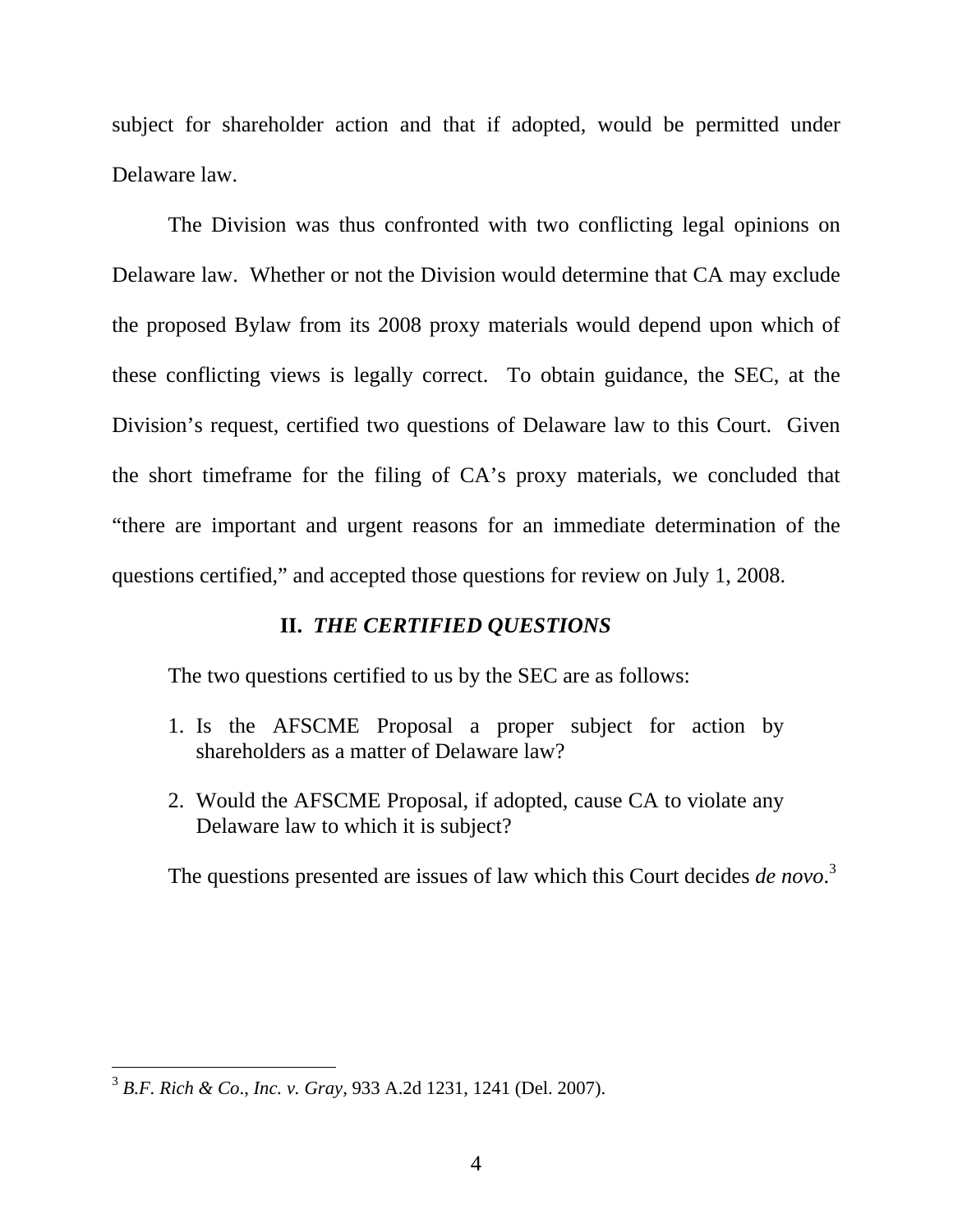### **III.** *THE FIRST QUESTION*

#### *A. Preliminary Comments*

-

The first question presented is whether the Bylaw is a proper subject for shareholder action, more precisely, whether the Bylaw may be proposed and enacted by shareholders without the concurrence of the Company's board of directors. Before proceeding further, we make some preliminary comments in an effort to delineate a framework within which to begin our analysis.

First, the DGCL empowers both the board of directors and the shareholders of a Delaware corporation to adopt, amend or repeal the corporation's bylaws. 8 *Del. C.* § 109(a) relevantly provides that:

After a corporation has received any payment for any of its stock, the power to adopt, amend or repeal bylaws shall be in the stockholders entitled to vote…; provided, however, any corporation may, in its certificate of incorporation, confer the power to adopt, amend or repeal bylaws upon the directors…. The fact that such power has been so conferred upon the directors…shall not divest the stockholders…of the power, nor limit their power to adopt, amend or repeal bylaws.

Pursuant to Section 109(a), CA's Certificate of Incorporation confers the power to adopt, amend or repeal the bylaws upon the Company's board of directors.<sup>4</sup> Because the statute commands that that conferral "shall not divest the stockholders

<sup>&</sup>lt;sup>4</sup> Article SEVENTH Section (2) of CA's Certificate of Incorporation provides that "[t]he original By Laws of the corporation shall be adopted by the incorporator. Thereafter, the power to make, alter, or repeal the By Laws, and to adopt any new By Law, except a By Law classifying directors for election for staggered terms, shall be vested in the Board of Directors."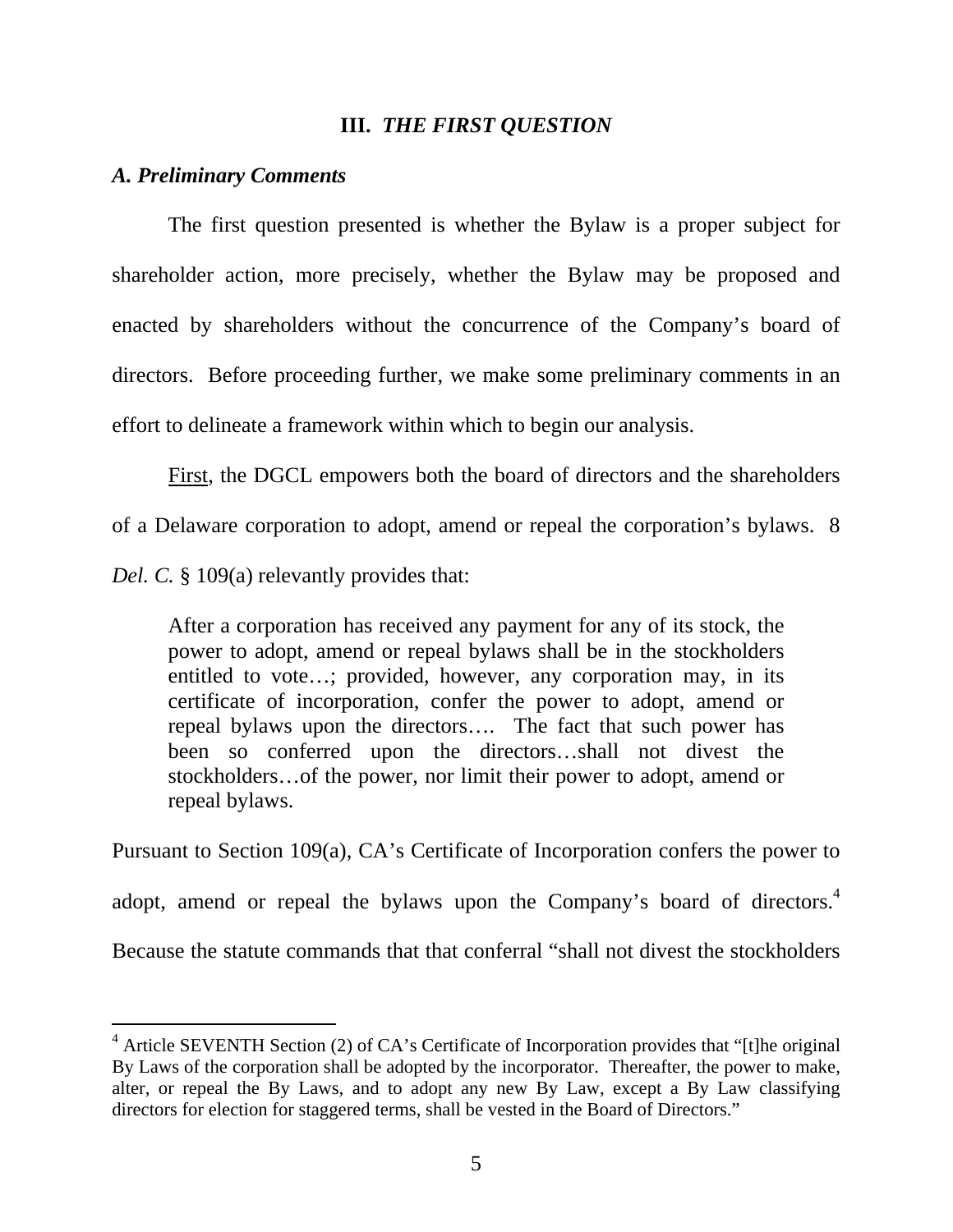…of…nor limit" their power, both the board and the shareholders of CA, independently and concurrently, possess the power to adopt, amend and repeal the bylaws.

Second, the vesting of that concurrent power in both the board and the shareholders raises the issue of whether the stockholders' power is coextensive with that of the board, and vice versa. As a purely theoretical matter that is possible, and were that the case, then the first certified question would be easily answered. That is, under such a regime any proposal to adopt, amend or repeal a bylaw would be a proper subject for either shareholder or board action, without distinction. But the DGCL has not allocated to the board and the shareholders the identical, coextensive power to adopt, amend and repeal the bylaws. Therefore, how that power is allocated between those two decision-making bodies requires an analysis that is more complex.

Moving from the theoretical to this case, by its terms Section 109(a) vests in the shareholders a power to adopt, amend or repeal bylaws that is legally sacrosanct, *i.e.*, the power cannot be non-consensually eliminated or limited by anyone other than the legislature itself. If viewed in isolation, Section 109(a) could be read to make the board's and the shareholders' power to adopt, amend or repeal bylaws identical and coextensive, but Section 109(a) does not exist in a vacuum. It must be read together with 8 *Del. C.* § 141(a), which pertinently provides that: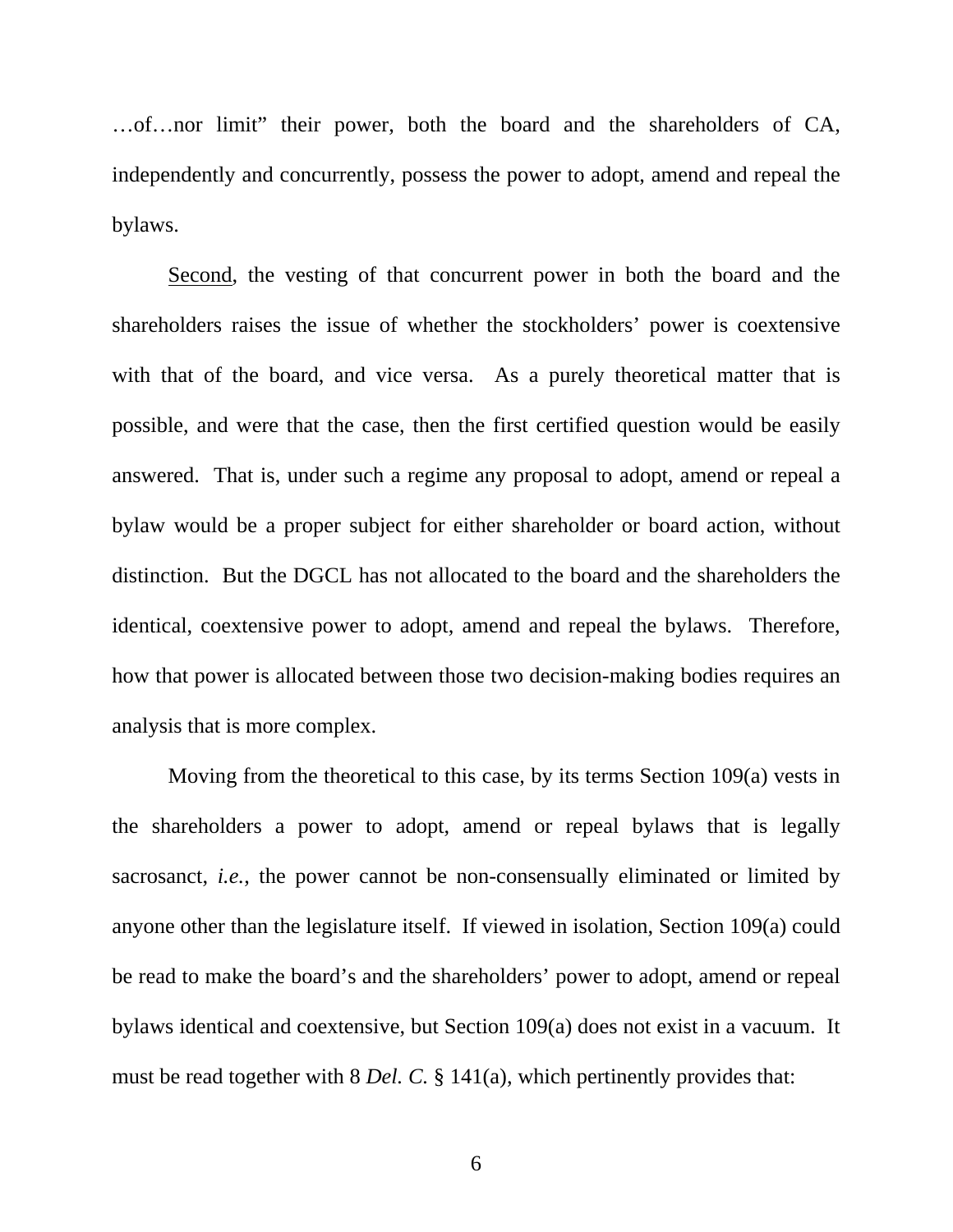The business and affairs of every corporation organized under this chapter shall be managed by or under the direction of a board of directors, except as may be otherwise provided in this chapter or in its certificate of incorporation.<sup>5</sup>

 No such broad management power is statutorily allocated to the shareholders. Indeed, it is well-established that stockholders of a corporation subject to the DGCL may not directly manage the business and affairs of the corporation, at least without specific authorization in either the statute or the certificate of incorporation. <sup>6</sup> Therefore, the shareholders' statutory power to adopt, amend or repeal bylaws is not coextensive with the board's concurrent power and is limited by the board's management prerogatives under Section  $141(a)$ .<sup>7</sup>

 Third, it follows that, to decide whether the Bylaw proposed by AFSCME is a proper subject for shareholder action under Delaware law, we must first

<sup>&</sup>lt;sup>5</sup> As earlier noted, CA's Certificate of Incorporation fully empowers the board of directors, in language that tracks Section 141(a), to manage the business and affairs of the Company.

<sup>6</sup> *See, e.g., McMullin v. Beran*, 765 A.2d 910, 916 (Del. 2000) ("[o]ne of the fundamental principles of the Delaware General Corporation Law statute is that the business affairs of a corporation are managed by or under the direction of its board of directors."); *Quickturn Design Sys., Inc. v. Shapiro*, 721 A.2d 1281, 1291-92 (Del. 1998) ("One of the most basic tenets of Delaware corporate law is that the board of directors has the ultimate responsibility for managing the business and affairs of a corporation.[…] Section 141(a)...confers upon any newly elected board of directors *full* power to manage and direct the business and affairs of a Delaware corporation.") (emphasis in original) (internal citations omitted); *Aronson v. Lewis*, 473 A.2d 805, 811 (Del. 1984) ("[a] cardinal precept of the General Corporation Law of the State of Delaware is that directors, rather than shareholders, manage the business and affairs of the corporation.").

<sup>&</sup>lt;sup>7</sup> Because the board's managerial authority under Section  $141(a)$  is a cardinal precept of the DGCL, we do not construe Section 109 as an "except[ion]…otherwise specified in th[e] [DGCL]" to Section 141(a). Rather, the shareholders' statutory power to adopt, amend or repeal bylaws under Section 109 cannot be "inconsistent with law," including Section 141(a).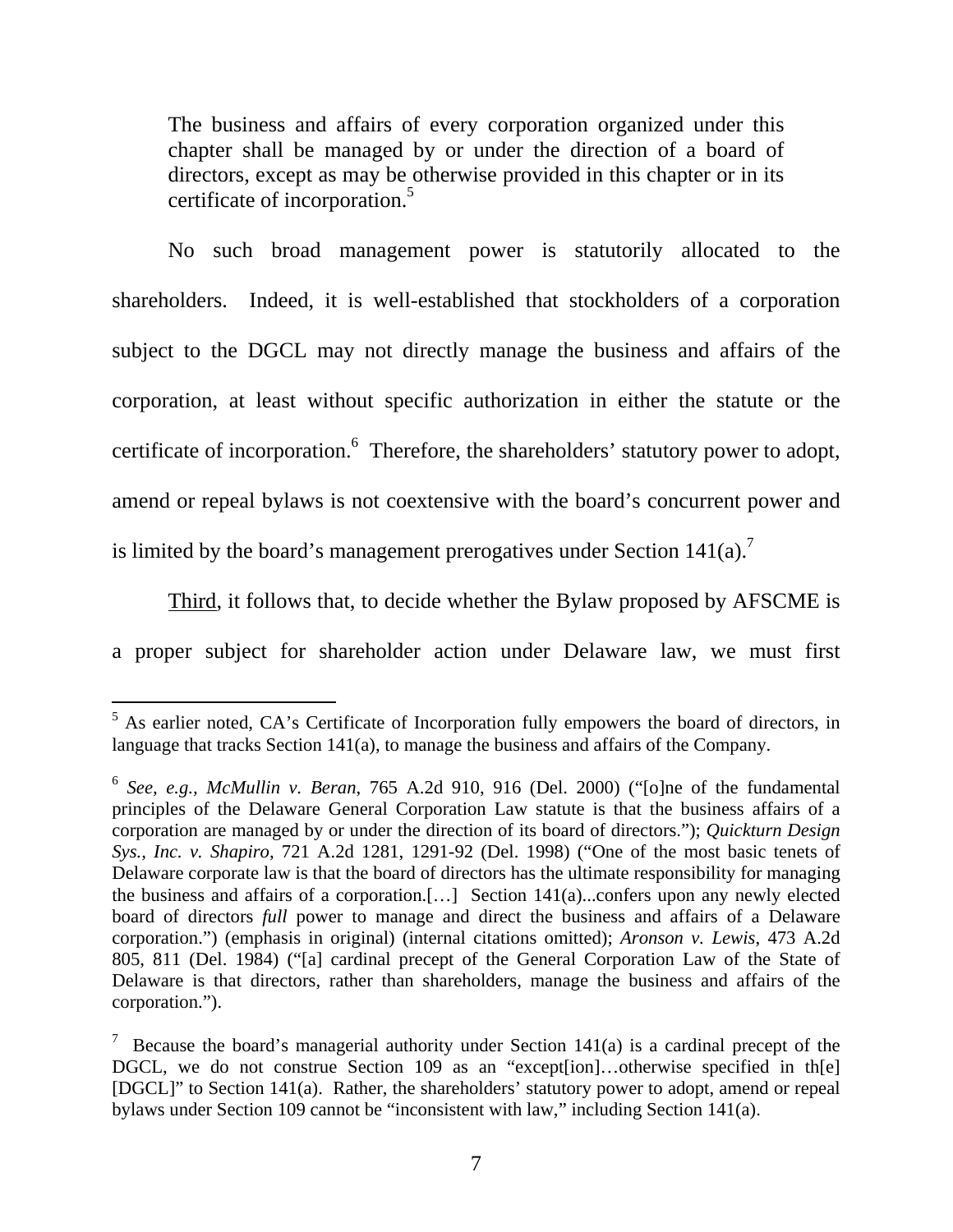determine: (1) the scope or reach of the shareholders' power to adopt, alter or repeal the bylaws of a Delaware corporation, and then (2) whether the Bylaw at issue here falls within that permissible scope. Where, as here, the proposed bylaw is one that limits director authority, that is an elusively difficult task. As one noted scholar has put it, "the efforts to distinguish by-laws that permissibly limit director authority from by-laws that impermissibly do so have failed to provide a coherent analytical structure, and the pertinent statutes provide no guidelines for distinction at all."<sup>8</sup> The tools that are available to this Court to answer those questions are other provisions of the  $DGCL<sup>9</sup>$  and Delaware judicial decisions that can be brought to bear on this question.

 8 Lawrence A. Hamermesh, *Corporate Democracy and Stockholder-Adopted By-Laws: Taking Back the Street?*, 73 TUL. L. REV. 409, 444 (1998); *Id*. at 416 (noting that "neither the courts, the legislators, the SEC, nor legal scholars have clearly articulated the means of…determining whether a stockholder-adopted by-law provision that constrains director managerial authority is legally effective."). *See also* Randall S. Thomas & Catherine T. Dixon, ARANOW & EINHORN ON PROXY CONTESTS FOR CORPORATE CONTROL, § 160.5 (3d ed. 1998) ("At some point the broad shareholder power to adopt or amend corporate by-laws must yield to the board's plenary authority to manage the business and affairs of the corporation…. The difficulty of pinpointing where a proposal falls on this spectrum of sometimes overlapping authority is exacerbated by the absence of state-law precedent demarcating this boundary."); John C. Coffee, Jr., *The SEC and the Institutional Investor: A Half-Time Report*, 15 CARDOZO L. REV. 837, 889 (1994) ("Symptomatically, persuasive Delaware authority is simply lacking that draws boundaries between the shareholder's right to amend the bylaws and the board's right to manage."); William W. Bratton & Joseph A. McCahery, *Regulatory Competition, Regulatory Capture, and Corporate Self-Regulation*, 73 N.C. L. REV. 1861, 1932 n.274 (1995) ("[S]tate lawmakers have never had occasion to draw a clear line between board management authority and shareholder by-law promulgation authority. As a result, the extent to which a by-law may constrain…management authority is not clear.").

<sup>9</sup> *Keeler v. Harford Mut. Ins. Co.*, 672 A.2d 1012, 1016 (Del. 1996) ("In determining legislative intent…we find it important to give effect to the whole statute, and leave no part superfluous.").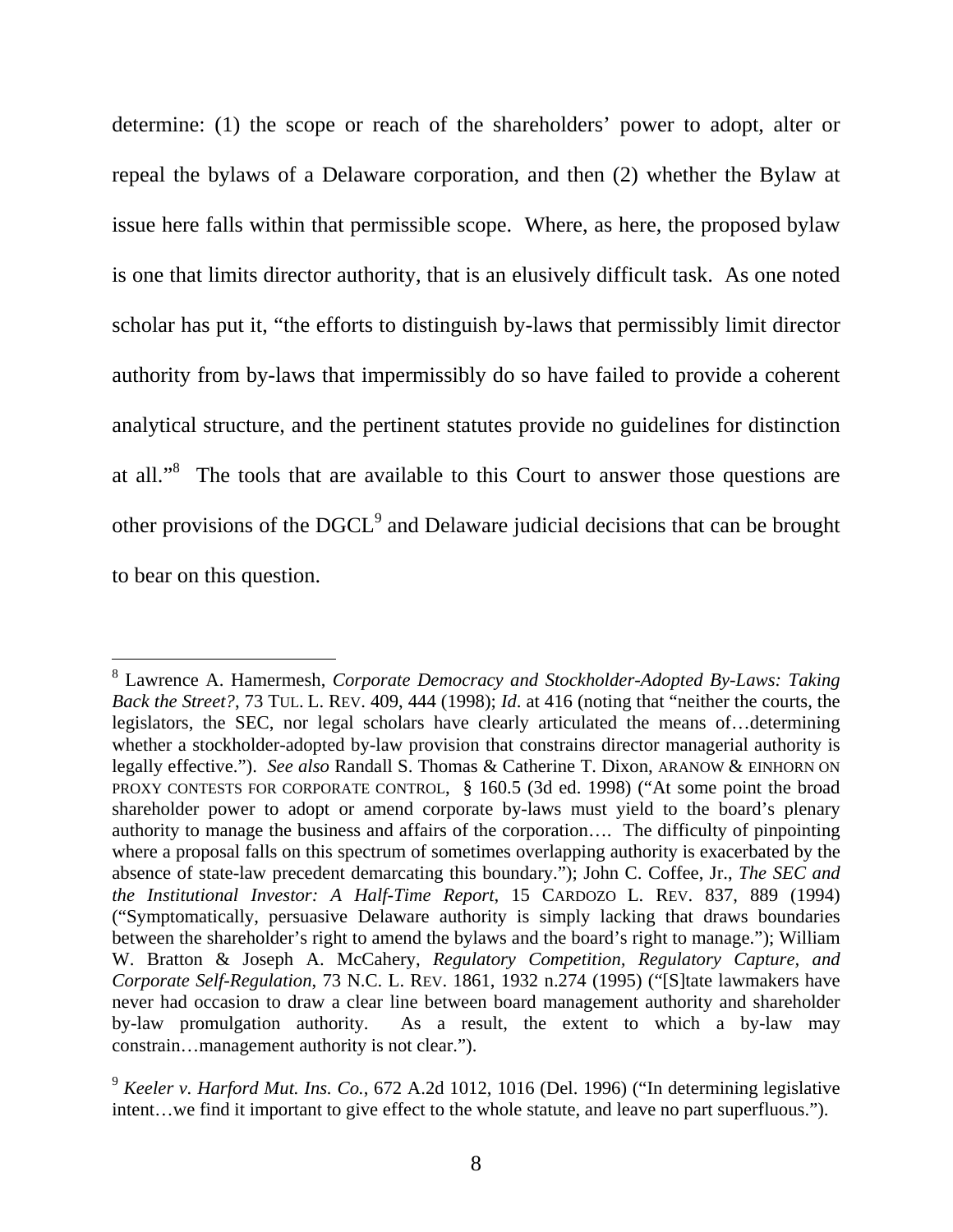**1.**

 Two other provisions of the DGCL, 8 *Del. C.* §§ 109(b) and 102(b)(1), bear importantly on the first question and form the basis of contentions advanced by each side. Section 109(b), which deals generally with bylaws and what they must or may contain, provides that:

The bylaws may contain any provision, not inconsistent with law or with the certificate of incorporation, relating to the business of the corporation, the conduct of its affairs, and its rights or powers or the rights or powers of its stockholders, directors, officers or employees.

And Section 102(b)(1), which is part of a broader provision that addresses what the

certificate of incorporation must or may contain, relevantly states that:

(b) In addition to the matters required to be set forth in the certificate of incorporation by subsection (a) of this section, the certificate of incorporation may also contain any or all of the following matters:

 (1) Any provision for the management of the business and for the conduct of the affairs of the corporation, and any provision creating, defining, limiting and regulating the powers of the corporation, the directors and the stockholders, or any class of the stockholders….; if such provisions are not contrary to the laws of this State. Any provision which is required or permitted by any section of this chapter to be stated in the bylaws may instead be stated in the certificate of incorporation.

AFSCME relies heavily upon the language of Section 109(b), which permits the bylaws of a corporation to contain "any provision…relating to the…rights or powers of its stockholders [and] directors…." The Bylaw, AFSCME argues,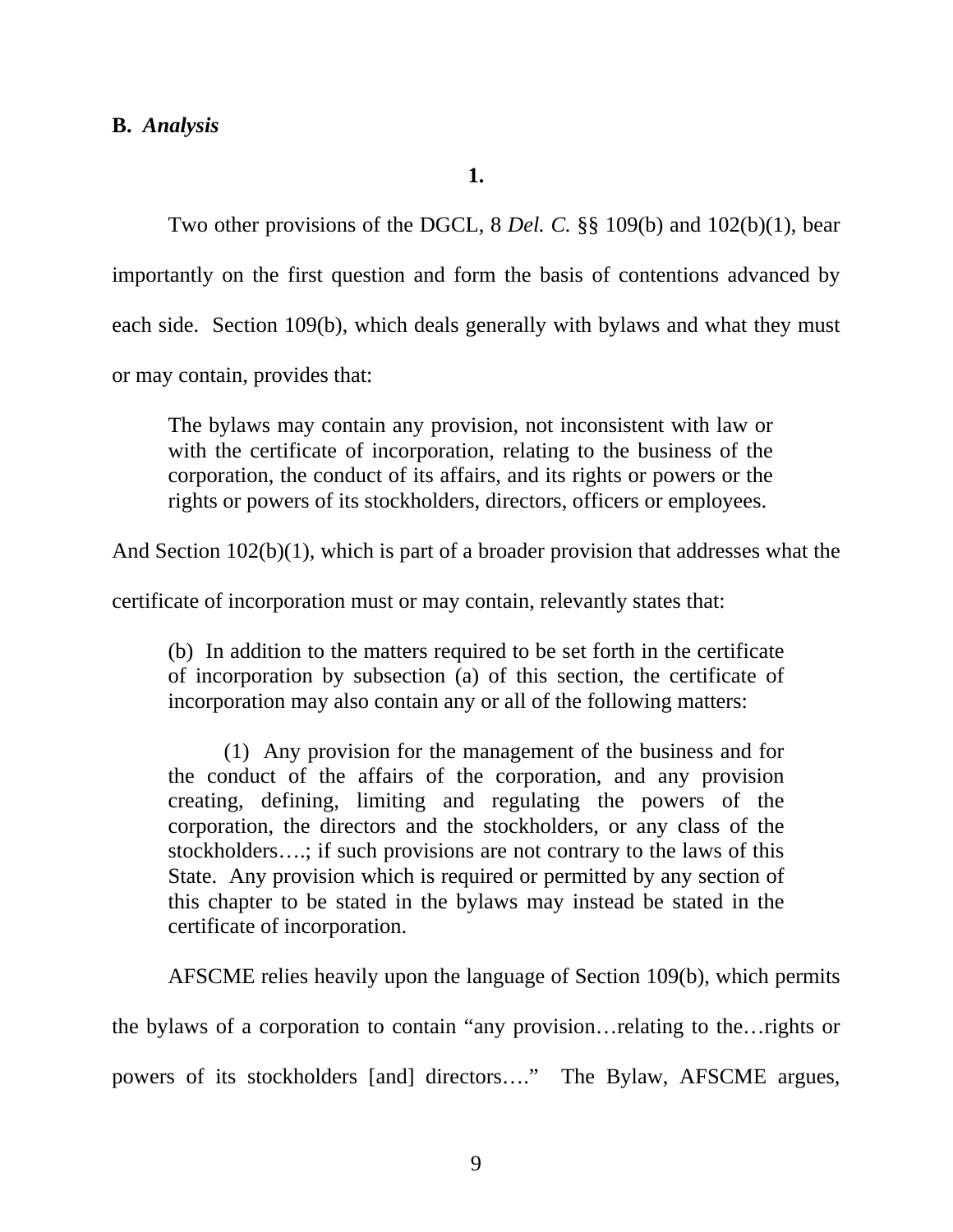"relates to" the right of the stockholders meaningfully to participate in the process of electing directors, a right that necessarily "includes the right to nominate an opposing slate."<sup>10</sup>

 CA argues, in response, that Section 109(b) is not dispositive, because it cannot be read in isolation from, and without regard to, Section  $102(b)(1)$ . CA's argument runs as follows: the Bylaw would limit the substantive decision-making authority of CA's board to decide whether or not to expend corporate funds for a particular purpose, here, reimbursing director election expenses. Section 102(b)(1) contemplates that any provision that limits the broad statutory power of the directors must be contained in the certificate of incorporation.<sup>11</sup> Therefore, the proposed Bylaw can only be in CA's Certificate of Incorporation, as distinguished from its bylaws. Accordingly, the proposed bylaw falls outside the universe of permissible bylaws authorized by Section  $109(b)$ .<sup>12</sup>

 Implicit in CA's argument is the premise that *any* bylaw that in *any* respect might be viewed as limiting or restricting the power of the board of directors

<sup>10</sup> *Harrah's Entm't v. JCC Holding Co.*, 802 A.2d 294, 310 (Del. Ch. 2002).

<sup>&</sup>lt;sup>11</sup> 8 *Del. C.* § 102(b)(1) pertinently provides that the "the certificate of incorporation may also contain…any provision…limiting…the powers of…the directors."

<sup>12</sup> Although CA advances this argument in its Brief in connection with the second question, *i.e.*, as a reason why the Bylaw, if adopted, would violate Delaware law, we view the argument as also properly bearing upon the first question, namely, whether the proposed Bylaw is a proper subject for shareholder action.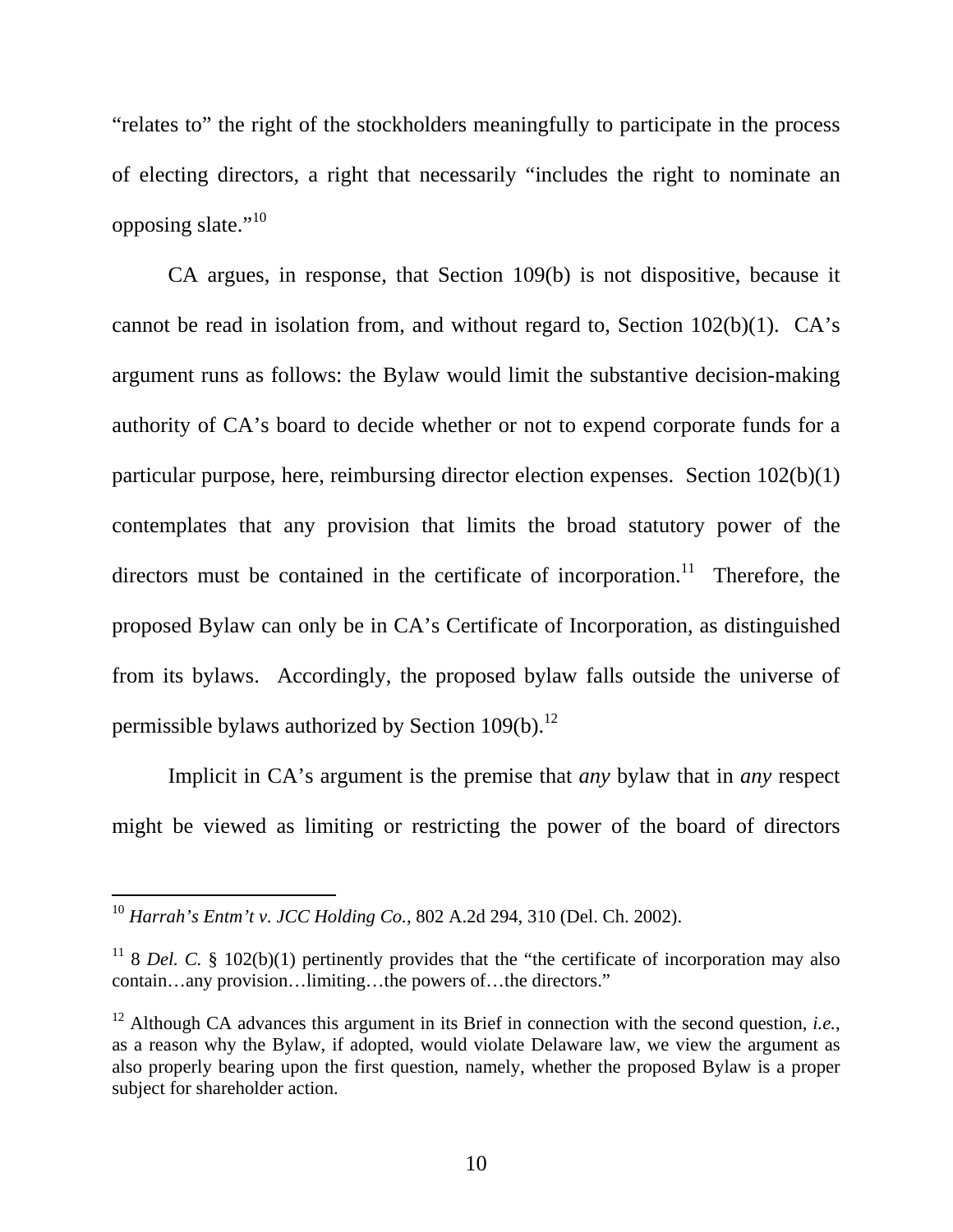automatically falls outside the scope of permissible bylaws. That simply cannot be. That reasoning, taken to its logical extreme, would result in eliminating altogether the shareholders' statutory right to adopt, amend or repeal bylaws. Bylaws, by their very nature, set down rules and procedures that bind a corporation's board and its shareholders. In that sense, most, if not all, bylaws could be said to limit the otherwise unlimited discretionary power of the board. Yet Section 109(a) carves out an area of shareholder power to adopt, amend or repeal bylaws that is expressly inviolate.<sup>13</sup> Therefore, to argue that the Bylaw at issue here limits the board's power to manage the business and affairs of the Company only begins, but cannot end, the analysis needed to decide whether the Bylaw is a proper subject for shareholder action. The question left unanswered is what is the scope of shareholder action that Section 109(b) permits yet does not improperly intrude upon the directors' power to manage corporation's business and affairs under Section 141(a).

It is at this juncture that the statutory language becomes only marginally helpful in determining what the Delaware legislature intended to be the lawful scope of the shareholders' power to adopt, amend and repeal bylaws. To resolve that issue, the Court must resort to different tools, namely, decisions of this Court

 $13$  Section 109(a), to reiterate, provides that the fact that the certificate of incorporation confers upon the directors the power to adopt, amend or repeal bylaws "shall not divest the stockholders …of the power…, nor limit their power to adopt, amend or repeal bylaws."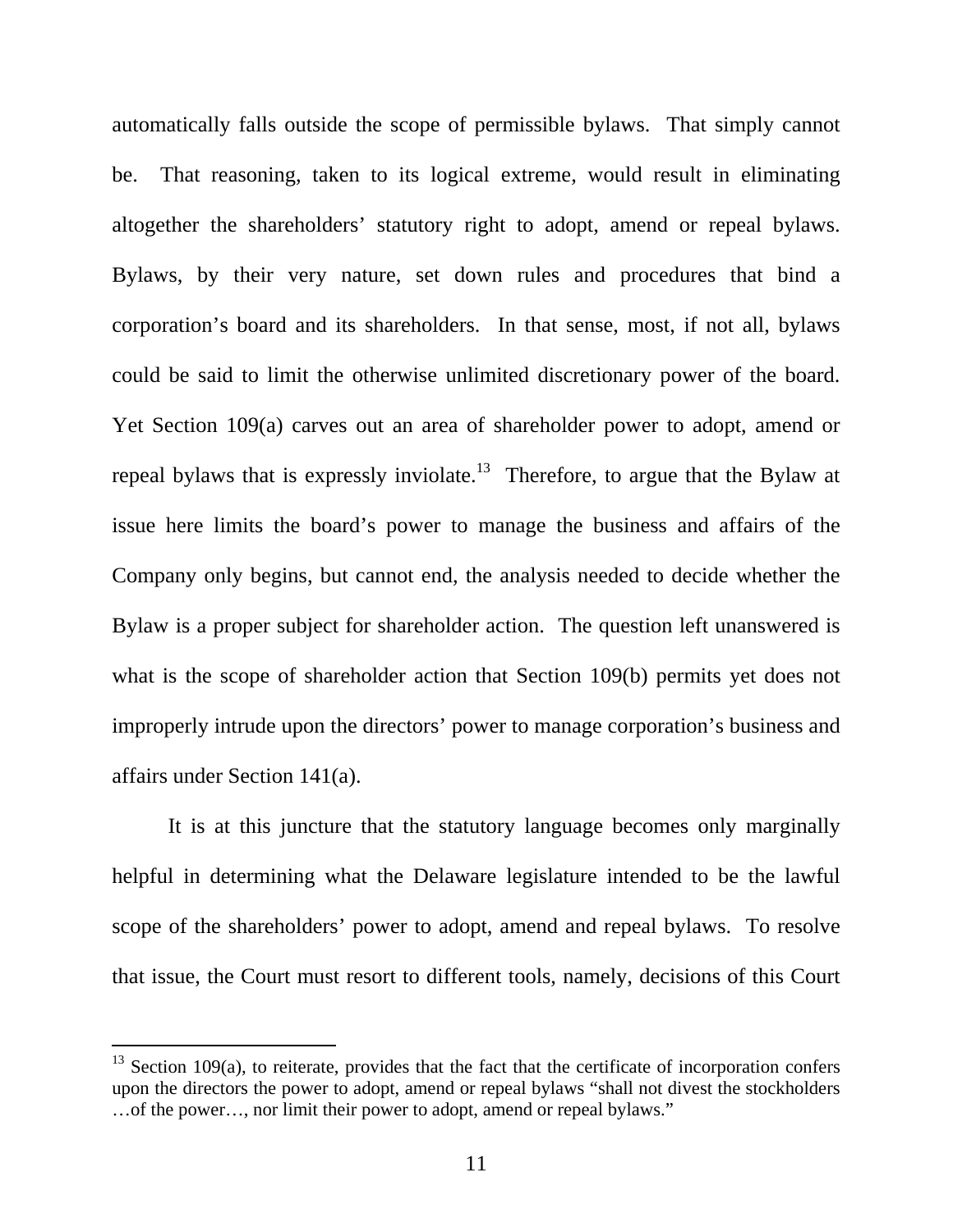and of the Court of Chancery that bear on this question. Those tools do not enable us to articulate with doctrinal exactitude a bright line that divides those bylaws that shareholders may unilaterally adopt under Section 109(b) from those which they may not under Section 141(a). They do, however, enable us to decide the issue presented in this specific case.<sup>14</sup>

**2.** 

 It is well-established Delaware law that a proper function of bylaws is not to mandate how the board should decide specific substantive business decisions, but rather, to define the process and procedures by which those decisions are made. As the Court of Chancery has noted:

Traditionally, the bylaws have been the corporate instrument used to set forth the rules by which the corporate board conducts its business. To this end, the DGCL is replete with specific provisions authorizing the bylaws to establish the procedures through which board and committee action is taken.… [T]here is a general consensus that bylaws that regulate the process by which the board acts are statutorily authorized.<sup>15</sup>

<sup>&</sup>lt;sup>14</sup> We do not attempt to delineate the location of that bright line in this Opinion. What we do hold is case specific; that is, wherever may be the location of the bright line that separates the shareholders' bylaw-making power under Section 109 from the directors' exclusive managerial authority under Section 141(a), the proposed Bylaw at issue here does not invade the territory demarcated by Section 141(a).

<sup>15</sup> *Hollinger Intern., Inc. v. Black*, 844 A.2d 1022, 1078-79 (Del. Ch. 2004) (internal footnotes omitted), *aff'd*, 872 A.2d 559 (Del. 2005). *See also*, *Gow v. Consol. Coppermines Corp.*, 165 A. 136, 140 (Del. Ch. 1933) ("[A]s the charter is an instrument in which the broad and general aspects of the corporate entity's existence and nature are defined, so the by-laws are generally regarded as the proper place for the self-imposed rules and regulations deemed expedient for its convenient functioning to be laid down.").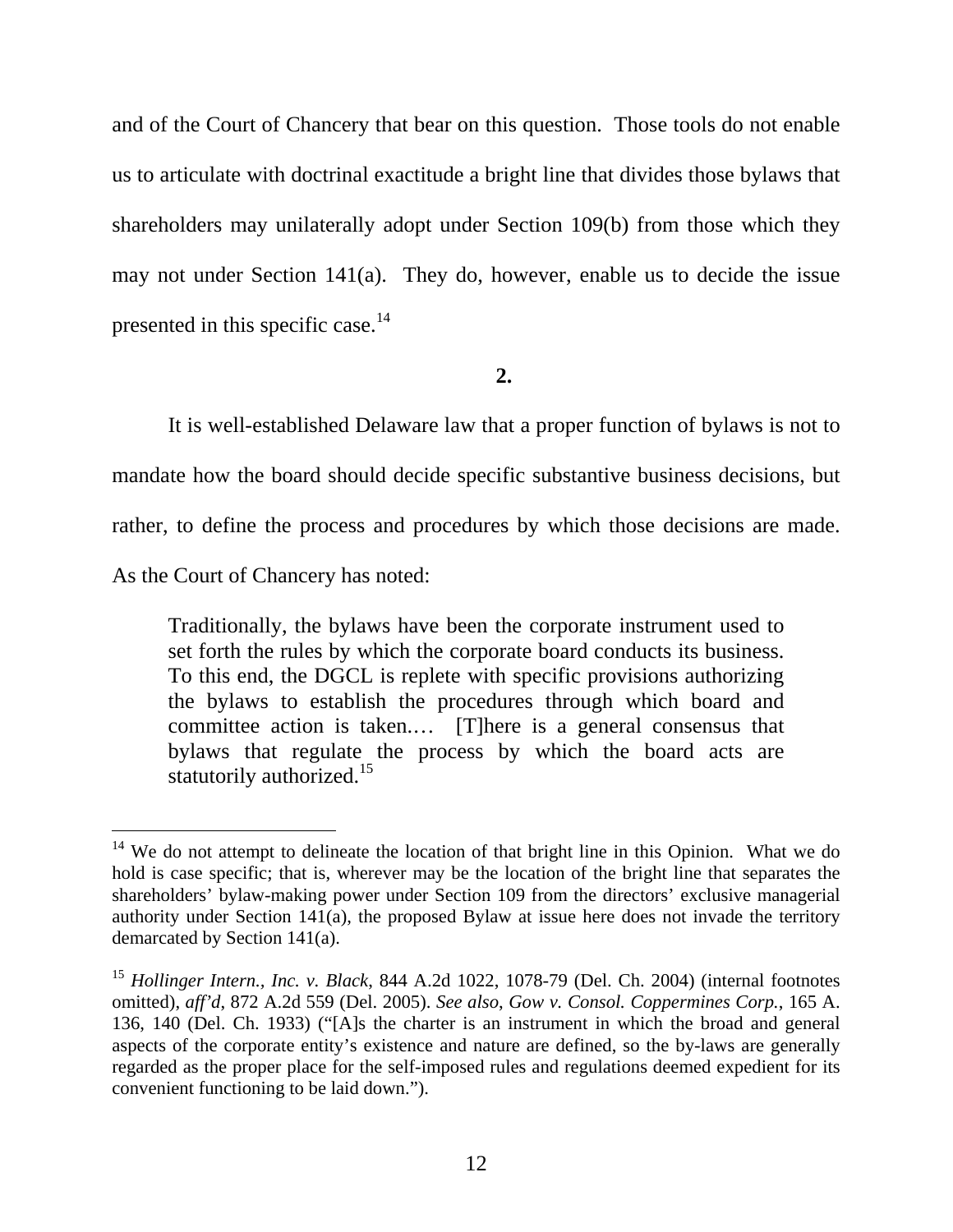… I reject International's argument that that provision in the Bylaw Amendments impermissibly interferes with the board's authority under § 141(a) to manage the business and affairs of the corporation. Sections 109 and 141, taken in totality,….make clear that bylaws may pervasively and strictly regulate the process by which boards act, subject to the constraints of equity.<sup>16</sup>

 Examples of the procedural, process-oriented nature of bylaws are found in both the DGCL and the case law. For example, 8 *Del. C.* § 141(b) authorizes bylaws that fix the number of directors on the board, the number of directors required for a quorum (with certain limitations), and the vote requirements for board action. 8 *Del. C.* § 141(f) authorizes bylaws that preclude board action without a meeting.<sup>17</sup> And, almost three decades ago this Court upheld a shareholder-enacted bylaw requiring unanimous board attendance and board approval for any board action, and unanimous ratification of any committee

<sup>16</sup> *Id.* at 1080 n.136.

<sup>&</sup>lt;sup>17</sup> *See also, e.g., 8 Del. C.* § 211(a) & (b) (bylaws may establish the date and the place of the annual meeting of the stockholders); § 211(d) (bylaws may specify the conditions for the calling of special meetings of stockholders); § 216 (bylaws may establish quorum and vote requirements for meetings of stockholders and "[a] bylaw amendment adopted by stockholders which specifies the votes that shall be necessary for the election of directors shall not be further amended or repealed by the board of directors."); § 222 (bylaws may regulate certain notice requirements regarding adjourned meetings of stockholders).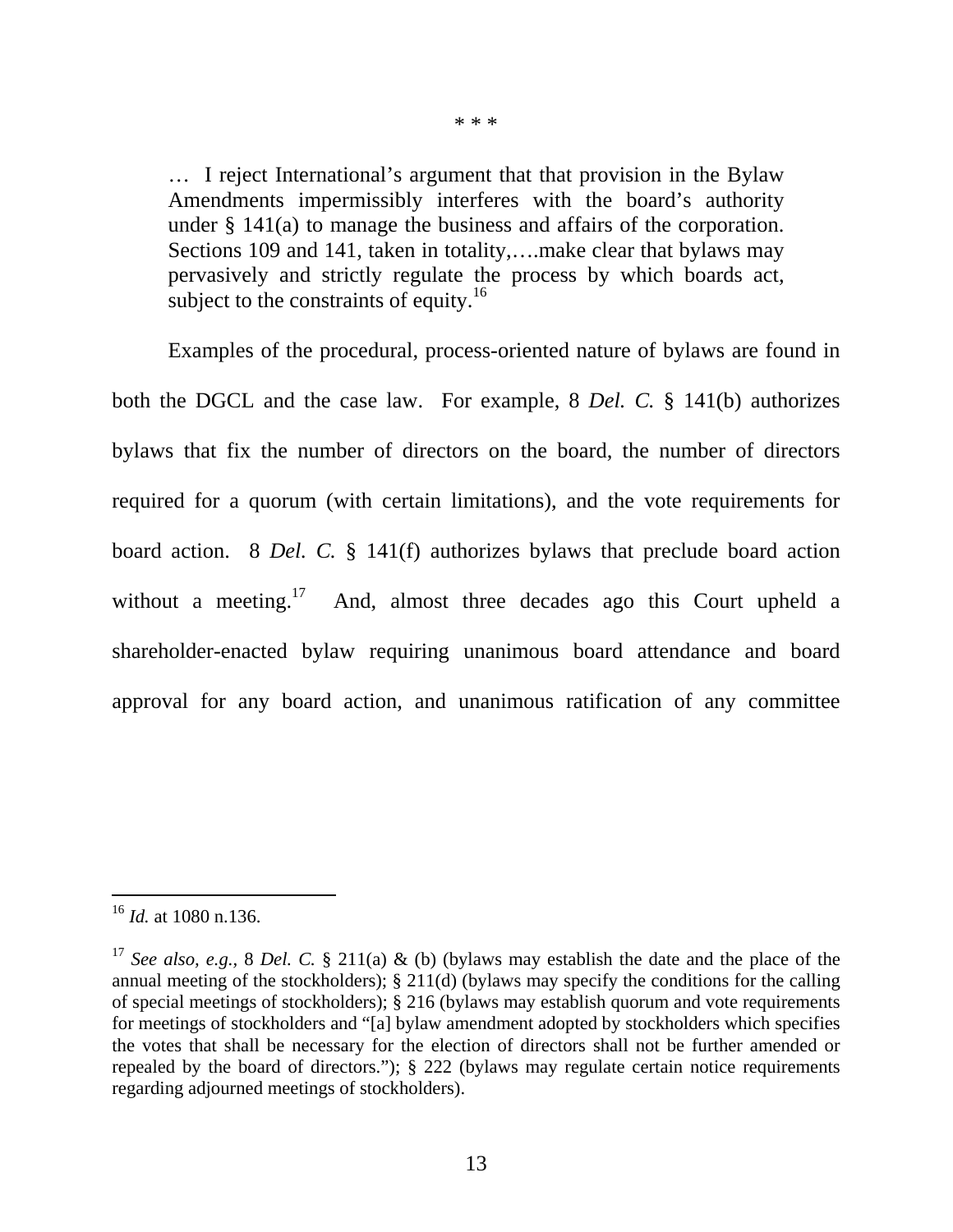action.18 Such purely procedural bylaws do not improperly encroach upon the board's managerial authority under Section 141(a).

The process-creating function of bylaws provides a starting point to address the Bylaw at issue. It enables us to frame the issue in terms of whether the Bylaw is one that establishes or regulates a process for substantive director decisionmaking, or one that mandates the decision itself. Not surprisingly, the parties sharply divide on that question. We conclude that the Bylaw, even though infelicitously couched as a substantive-sounding mandate to expend corporate funds, has both the intent and the effect of regulating the process for electing directors of CA. Therefore, we determine that the Bylaw is a proper subject for shareholder action, and set forth our reasoning below.

Although CA concedes that "restrictive procedural bylaws (such as those requiring the presence of all directors and unanimous board consent to take action) are acceptable," it points out that even facially procedural bylaws can unduly intrude upon board authority. The Bylaw being proposed here is unduly intrusive, CA claims, because, by mandating reimbursement of a stockholder's proxy expenses, it limits the board's broad discretionary authority to decide whether to grant reimbursement at all. CA further claims that because (in defined

<sup>18</sup> *Frantz Mfg. Co. v. EAC Indus.*, 501 A.2d 401 (Del. 1985). *See also Hollinger*, 844 A.2d at 1079-80 (shareholder-enacted bylaw abolishing a board committee created by board resolution does not impermissibly interfere with the board's authority under Section 141(a)).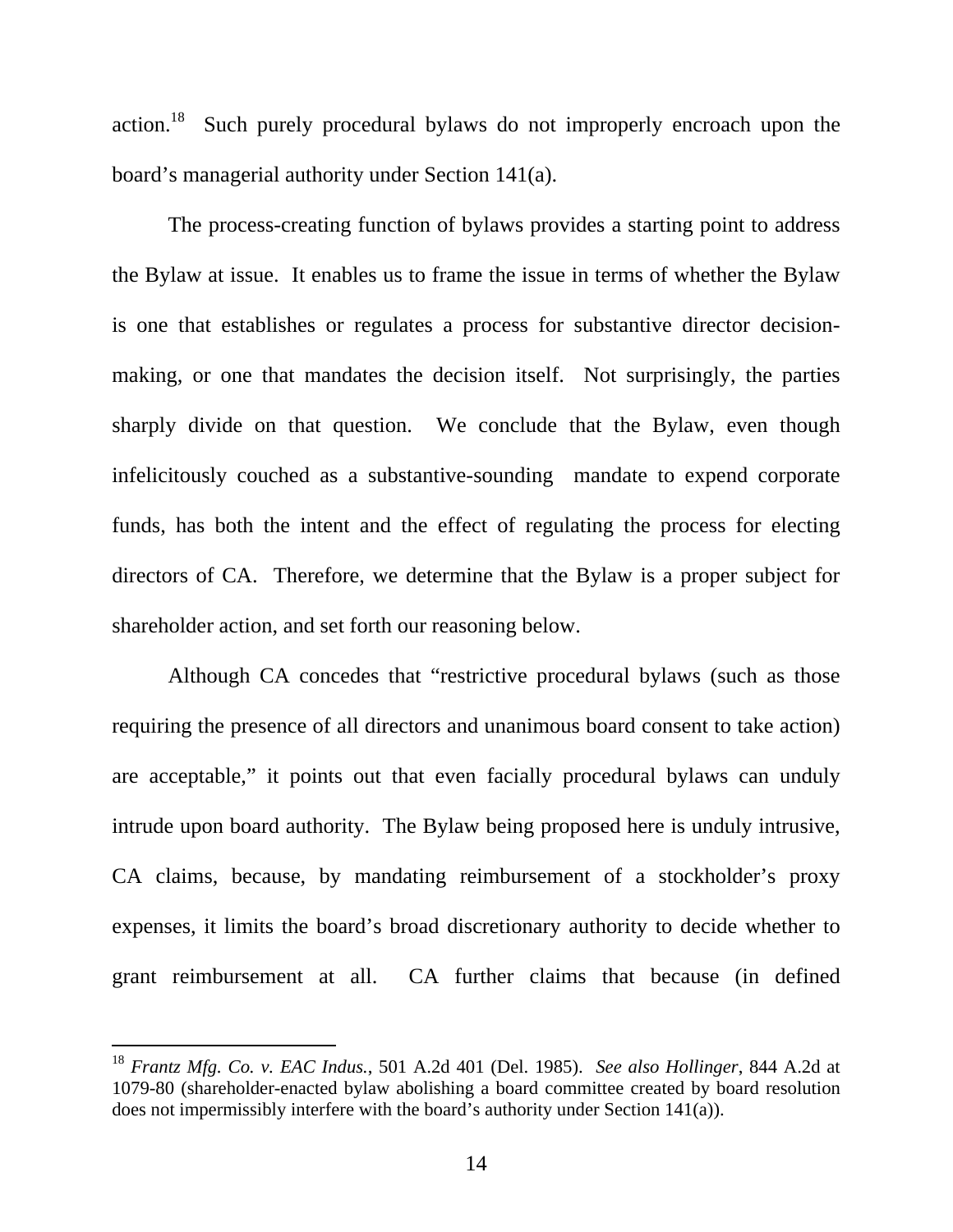circumstances) the Bylaw mandates the expenditure of corporate funds, its subject matter is necessarily substantive, not process-oriented, and, therefore falls outside the scope of what Section 109(b) permits.<sup>19</sup>

 Because the Bylaw is couched as a command to reimburse ("The board of directors shall cause the corporation to reimburse a stockholder"), it lends itself to CA's criticism. But the Bylaw's wording, although relevant, is not dispositive of whether or not it is process-related. The Bylaw could easily have been worded differently, to emphasize its process, as distinguished from its mandatory payment, component.<sup>20</sup> By saying this we do not mean to suggest that this Bylaw's reimbursement component can be ignored. What we do suggest is that a bylaw that requires the expenditure of corporate funds does not, for that reason alone,

 $19$  CA actually conflates two separate arguments that, although facially similar, are analytically distinct. The first argument is that the Bylaw impermissibly intrudes upon board authority because it mandates the expenditure of corporate funds. The second is that the Bylaw impermissibly leaves no role for board discretion and would require reimbursement of the costs of a subset of CA's stockholders, even in circumstances where the board's fiduciary duties would counsel otherwise. Analytically, the first argument is relevant to the issue of whether the Bylaw is a proper subject for unilateral stockholder action, whereas the second argument more properly goes to the separate question of whether the Bylaw, if enacted, would violate Delaware law.

<sup>&</sup>lt;sup>20</sup> For example, the Bylaw could have been phrased more benignly, to provide that "[a] stockholder or group of stockholders (together, the 'Nominator') shall be entitled to reimbursement from the corporation for reasonable expenses ('Expenses') incurred in connection with nominating one or more candidates in a contested election of directors to the corporation's board of directors in the following circumstances...." Although the substance of the Bylaw would be no different, the emphasis would be upon the shareholders' entitlement to reimbursement, rather than upon the directors' obligation to reimburse. As discussed in Part IV, *infra*, of this Opinion, in order for the Bylaw not to be "not inconsistent with law" as Section 109(b) mandates, it would also need to contain a provision that reserves the directors' full power to discharge their fiduciary duties.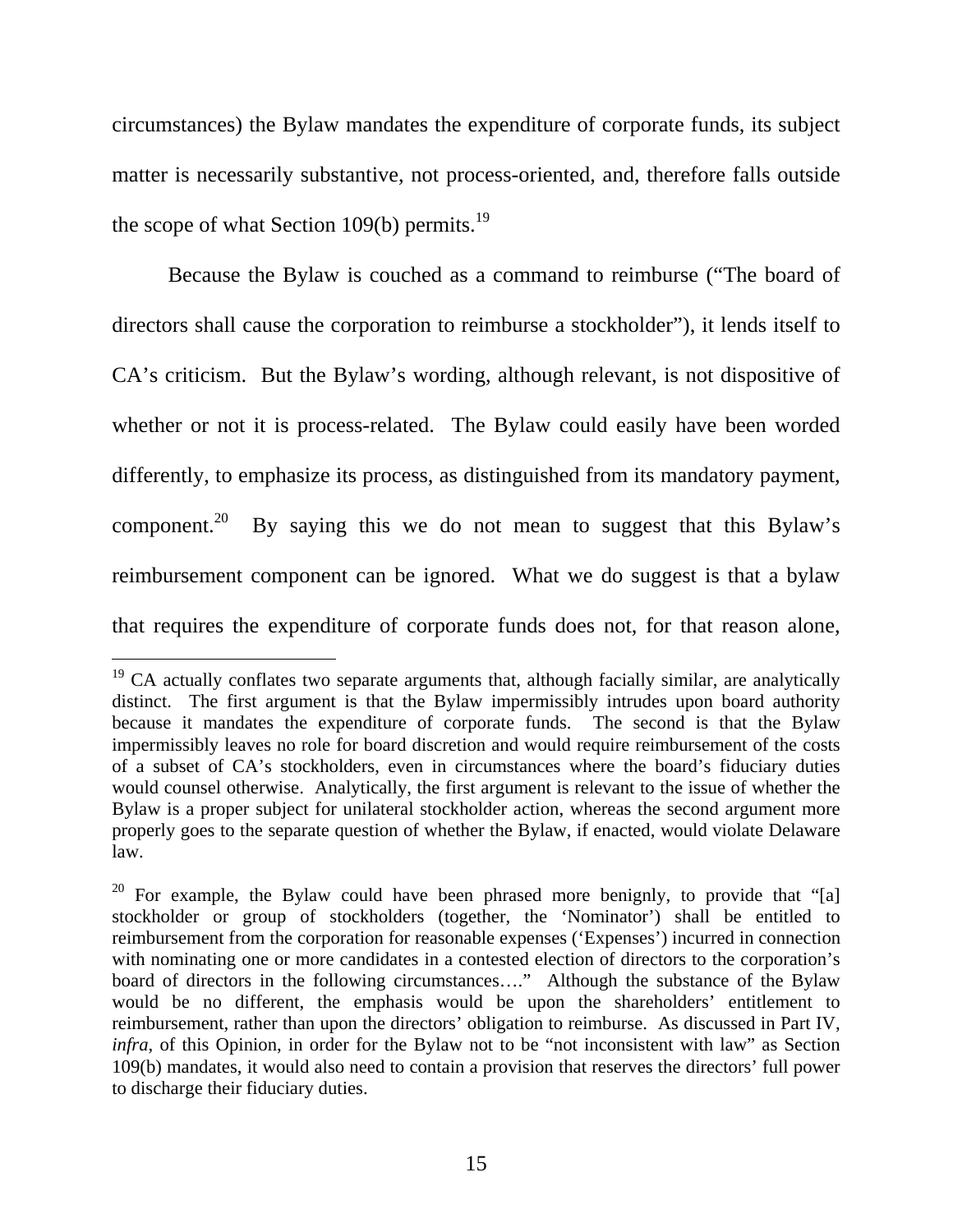become automatically deprived of its process-related character. A hypothetical example illustrates the point. Suppose that the directors of a corporation live in different states and at a considerable distance from the corporation's headquarters. Suppose also that the shareholders enact a bylaw that requires all meetings of directors to take place in person at the corporation's headquarters. Such a bylaw would be clearly process-related, yet it cannot be supposed that the shareholders would lack the power to adopt the bylaw because it would require the corporation to expend its funds to reimburse the directors' travel expenses. Whether or not a bylaw is process-related must necessarily be determined in light of its context and purpose.

 The context of the Bylaw at issue here is the process for electing directors a subject in which shareholders of Delaware corporations have a legitimate and protected interest.<sup>21</sup> The purpose of the Bylaw is to promote the integrity of that electoral process by facilitating the nomination of director candidates by stockholders or groups of stockholders. Generally, and under the current

<sup>21</sup> *Blasius Indus., Inc. v. Atlas Corp.*, 564 A.2d 651, 660 n.2 (Del. Ch. 1988) ("Delaware courts have long exercised a most sensitive and protective regard for the free and effective exercise of voting rights."); *Id.* at 659 ("[W]hen viewed from a broad, institutional perspective, it can be seen that matters involving the integrity of the shareholder voting process involve consideration[s] not present in any other context in which directors exercise delegated power."); *See also Unitrin, Inc. v. Am. Gen. Corp.*, 651 A.2d 1361, 1378 (Del. 1995); *MM Cos., Inc. v. Liquid Audio, Inc.,* 813 A.2d 1118 (Del. 2003); and 8 *Del. C.* § 211 (authorizing a shareholder to petition the Court of Chancery to order a meeting of stockholders to elect directors where such a meeting has not been held for at least 13 months).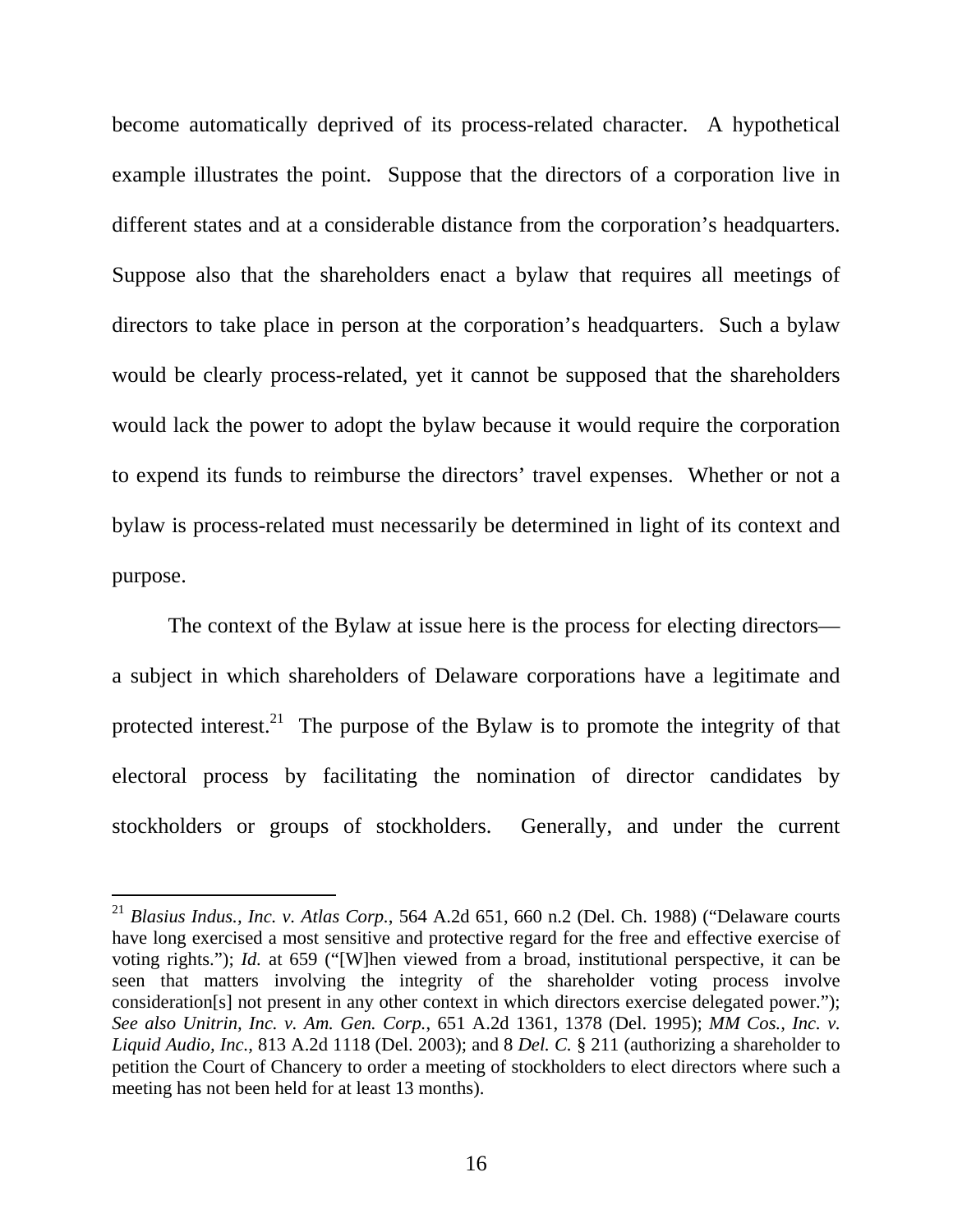framework for electing directors in contested elections, only board-sponsored nominees for election are reimbursed for their election expenses. Dissident candidates are not, unless they succeed in replacing at least a majority of the entire board. The Bylaw would encourage the nomination of non-management board candidates by promising reimbursement of the nominating stockholders' proxy expenses if one or more of its candidates are elected. In that the shareholders also have a legitimate interest, because the Bylaw would facilitate the exercise of their right to participate in selecting the contestants. The Court of Chancery has so recognized:

[T]he unadorned right to cast a ballot in a contest for [corporate] office…is meaningless without the right to participate in selecting the contestants. As the nominating process circumscribes the range of choice to be made, it is a fundamental and outcome-determinative step in the election of officeholders. To allow for voting while maintaining a closed selection process thus renders the former an empty exercise. $22$ 

**\* \* \*** 

 The shareholders of a Delaware corporation have the right "to participate in selecting the contestants" for election to the board. The shareholders are entitled to facilitate the exercise of that right by proposing a bylaw that would encourage candidates other than board-sponsored nominees to stand for election. The Bylaw would accomplish that by committing the corporation to reimburse the election

<sup>22</sup> *Harrah's Entm't v. JCC Holding Co.*, 802 A.2d 294, 311 (Del. Ch. 2002) (quoting *Durkin v. Nat'l Bank of Olyphant,* 772 F.2d 55, 59 (3d Cir. 1985)).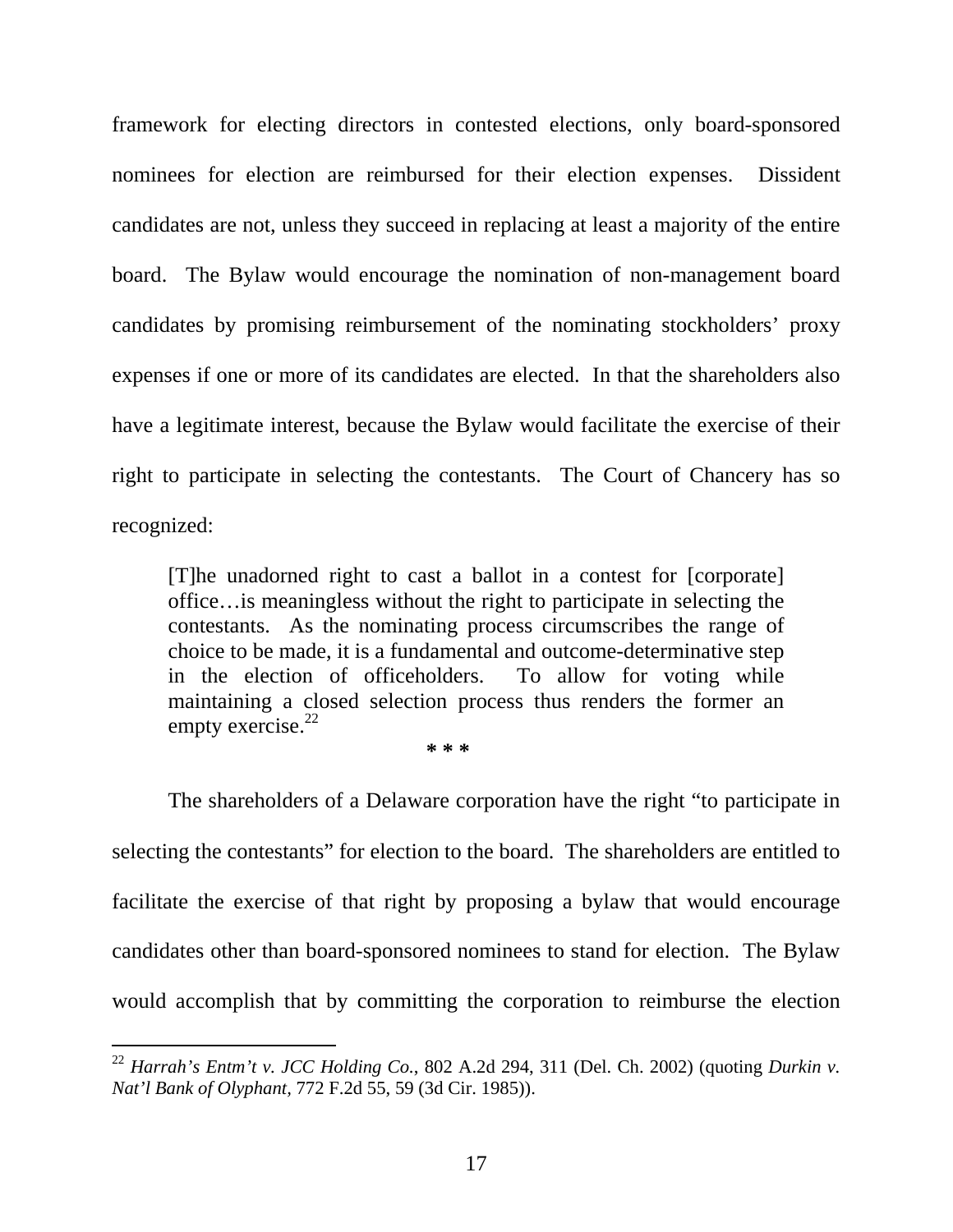expenses of shareholders whose candidates are successfully elected. That the implementation of that proposal would require the expenditure of corporate funds will not, in and of itself, make such a bylaw an improper subject matter for shareholder action. Accordingly, we answer the first question certified to us in the affirmative.

 That, however, concludes only part of the analysis. The DGCL also requires that the Bylaw be "not inconsistent with  $law.^{323}$  Accordingly, we turn to the second certified question, which is whether the proposed Bylaw, if adopted, would cause CA to violate any Delaware law to which it is subject.

# **IV.** *THE SECOND QUESTION*

In answering the first question, we have already determined that the Bylaw does not facially violate any provision of the DGCL or of CA's Certificate of Incorporation. The question thus becomes whether the Bylaw would violate any common law rule or precept. Were this issue being presented in the course of litigation involving the application of the Bylaw to a specific set of facts, we would start with the presumption that the Bylaw is valid and, if possible, construe it in a manner consistent with the law.<sup>24</sup> The factual context in which the Bylaw was challenged would inform our analysis, and we would "exercise caution [before]

<sup>23 8</sup> *Del. C.* § 109(b).

<sup>24</sup> *Frantz Mfg. Co. v. EAC Indus.*, 501 A.2d 401, 407 (Del. 1985).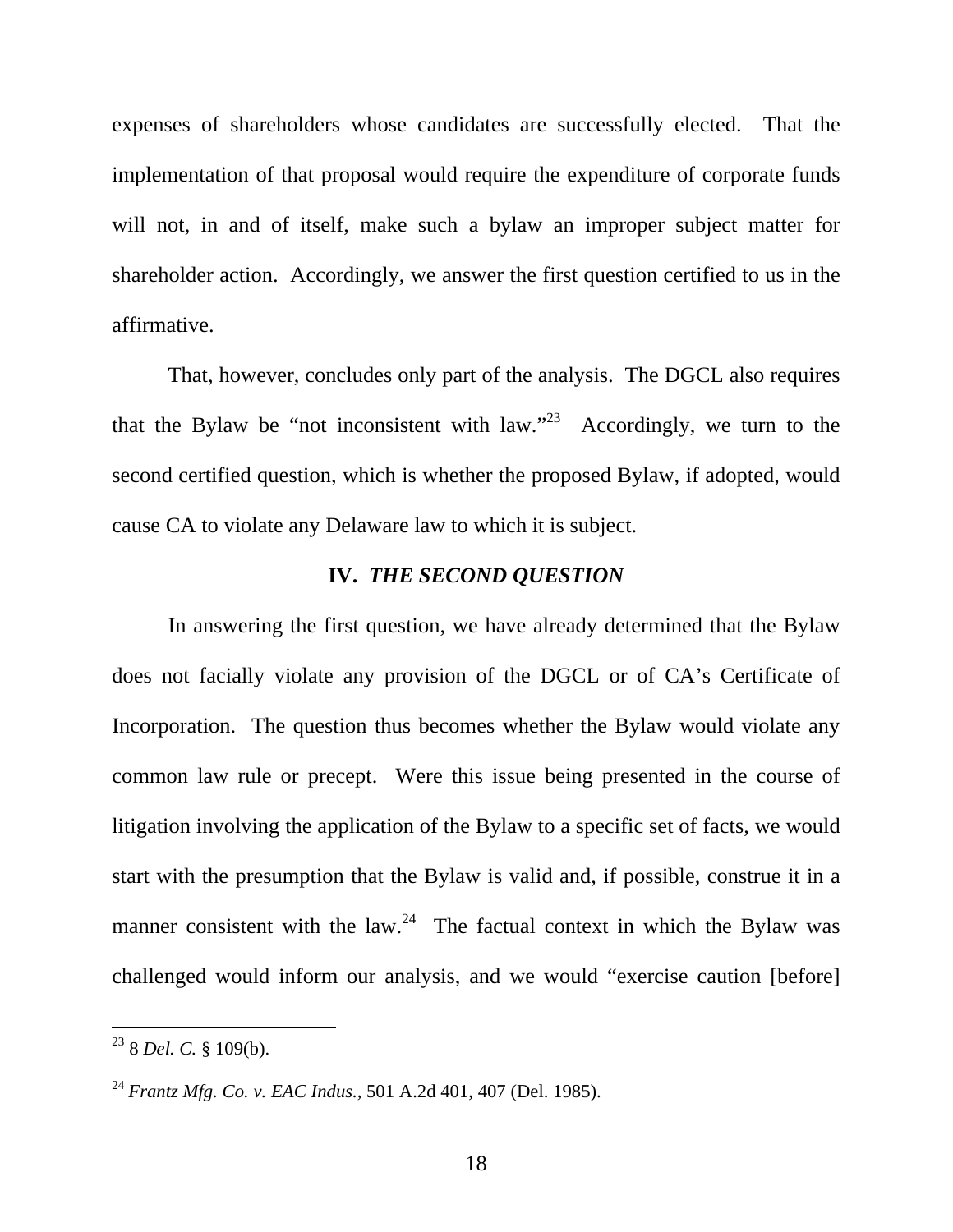invalidating corporate acts based upon hypothetical injuries...."<sup>25</sup> The certified questions, however, request a determination of the validity of the Bylaw in the abstract. Therefore, in response to the second question, we must necessarily consider any possible circumstance under which a board of directors might be required to act. Under at least one such hypothetical, the board of directors would breach their fiduciary duties if they complied with the Bylaw. Accordingly, we conclude that the Bylaw, as drafted, would violate the prohibition, which our decisions have derived from Section 141(a), against contractual arrangements that commit the board of directors to a course of action that would preclude them from fully discharging their fiduciary duties to the corporation and its shareholders.<sup>26</sup>

This Court has previously invalidated contracts that would require a board to act or not act in such a fashion that would limit the exercise of their fiduciary duties. In *Paramount Communications, Inc. v. QVC Network, Inc.*<sup>27</sup> we invalidated a "no shop" provision of a merger agreement with a favored bidder (Viacom) that prevented the directors of the target company (Paramount) from communicating with a competing bidder (QVC) the terms of its competing bid in an effort to obtain the highest available value for shareholders. We held that:

l

<sup>25</sup> *Stroud v. Grace*, 606 A.2d 75, 79 (Del. 1992).

<sup>26</sup> *Paramount Communications, Inc. v. QVC Network, Inc*., 637 A.2d 34 (Del. 1994); *Quickturn Design Sys., Inc. v. Shapiro*, 721 A.2d 1281 (Del. 1998).

 $27$  637 A.2d 34 (Del. 1994).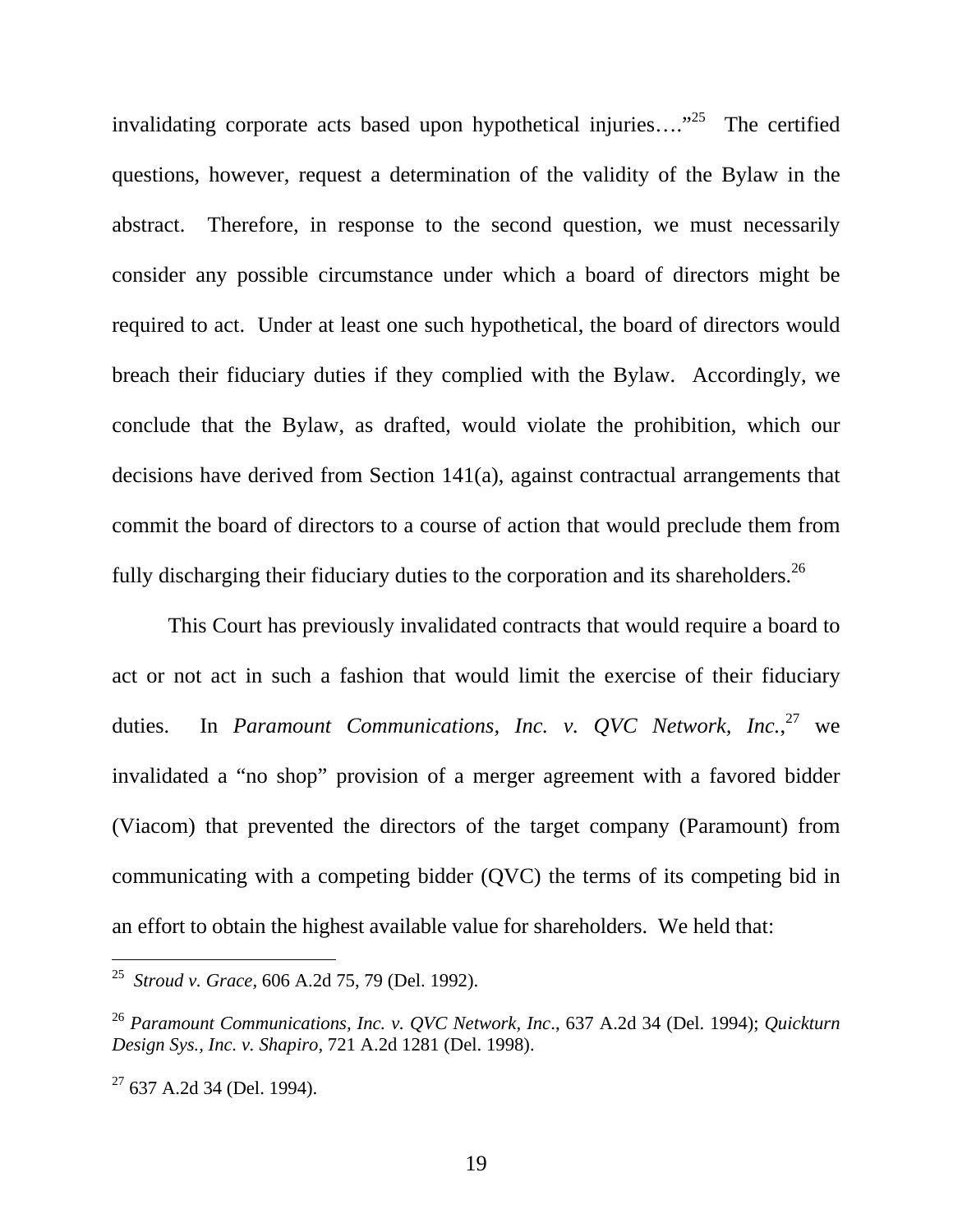The No-Shop Provision could not validly define or limit the fiduciary duties of the Paramount directors. To the extent that a contract, or a provision thereof, purports to require a board to act or not act in such a fashion as to limit the exercise of fiduciary duties, it is invalid and unenforceable. [...] [T]he Paramount directors could not contract away their fiduciary obligations. Since the No-Shop Provision was invalid, Viacom never had any vested contract rights in the provision.28

Similarly, in *Quickturn Design Systems, Inc. v. Shapiro*,<sup>29</sup> the directors of the target company (Quickturn) adopted a "poison pill" rights plan that contained a so-called "delayed redemption provision" as a defense against a hostile takeover bid, as part of which the bidder (Mentor Graphics) intended to wage a proxy contest to replace the target company board. The delayed redemption provision was intended to deter that effort, by preventing any newly elected board from redeeming the poison pill for six months. This Court invalidated that provision, because it would "impermissibly deprive any newly elected board of both its statutory authority to manage the corporation under 8 *Del. C.* § 141(a) and its concomitant fiduciary duty pursuant to that statutory mandate.<sup> $30$ </sup> We held that:

One of the most basic tenets of Delaware corporate law is that the board of directors has the ultimate responsibility for managing the business and affairs of a corporation. [...] The Quickturn certificate of incorporation contains no provision purporting to limit the authority of the board in any way. The Delayed Redemption Provision,

<sup>28</sup> *Paramount v. QVC*, 637 A.2d at 51.

<sup>29 721</sup> A.2d 1281 (Del. 1998).

<sup>30</sup> *Quickturn*, 721 A.2d at 1291.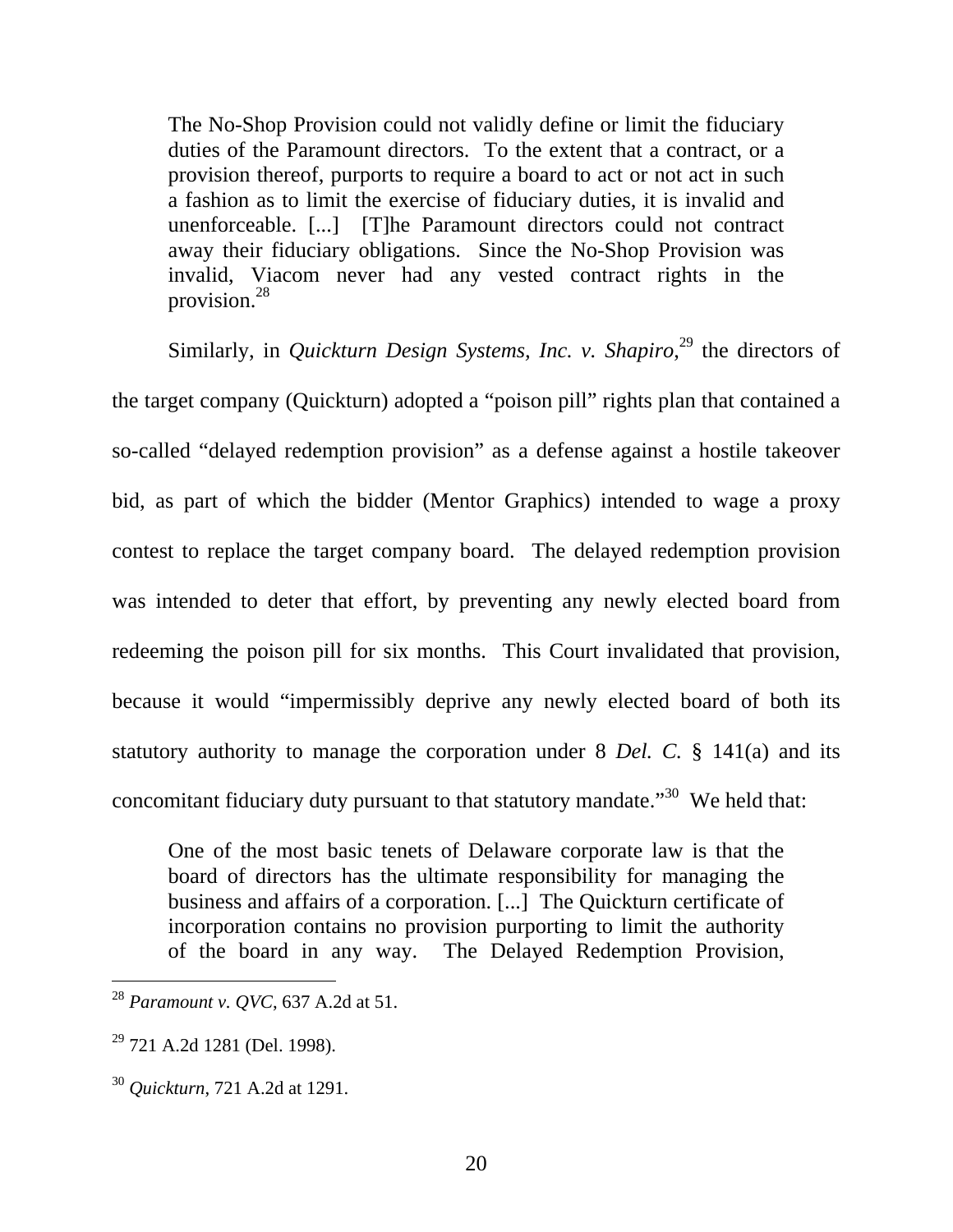however, would prevent a newly elected board of directors from *completely* discharging its fundamental management duties to the corporation and its stockholders for six months. While the Delayed Redemption Provision limits the board of directors' authority in only one respect, the suspension of the Rights Plan, it nonetheless restricts the board's power in an area of fundamental importance to the shareholders—negotiating a possible sale of the corporation. Therefore, we hold that the Delayed Redemption Provision is invalid under Section 141(a), which confers upon any newly elected board of directors *full* power to manage and direct the business and affairs of a Delaware corporation.<sup>31</sup>

 Both *QVC* and *Quickturn* involved binding contractual arrangements that the board of directors had voluntarily imposed upon themselves. This case involves a binding bylaw that the shareholders seek to impose involuntarily on the directors in the specific area of election expense reimbursement. Although this case is distinguishable in that respect, the distinction is one without a difference. The reason is that the internal governance contract—which here takes the form of a bylaw—is one that would also prevent the directors from exercising their full managerial power in circumstances where their fiduciary duties would otherwise require them to deny reimbursement to a dissident slate. That this limitation would be imposed by a majority vote of the shareholders rather than by the directors themselves, does not, in our view, legally matter.  $32$ 

<sup>&</sup>lt;sup>31</sup> *Id.* at 1291-92 (italics in original, internal footnotes omitted).

 $32$  Only if the Bylaw provision were enacted as an amendment to CA's Certificate of Incorporation would that distinction be dispositive. *See* 8 *Del. C.* § 102 (b)(1) and § 242.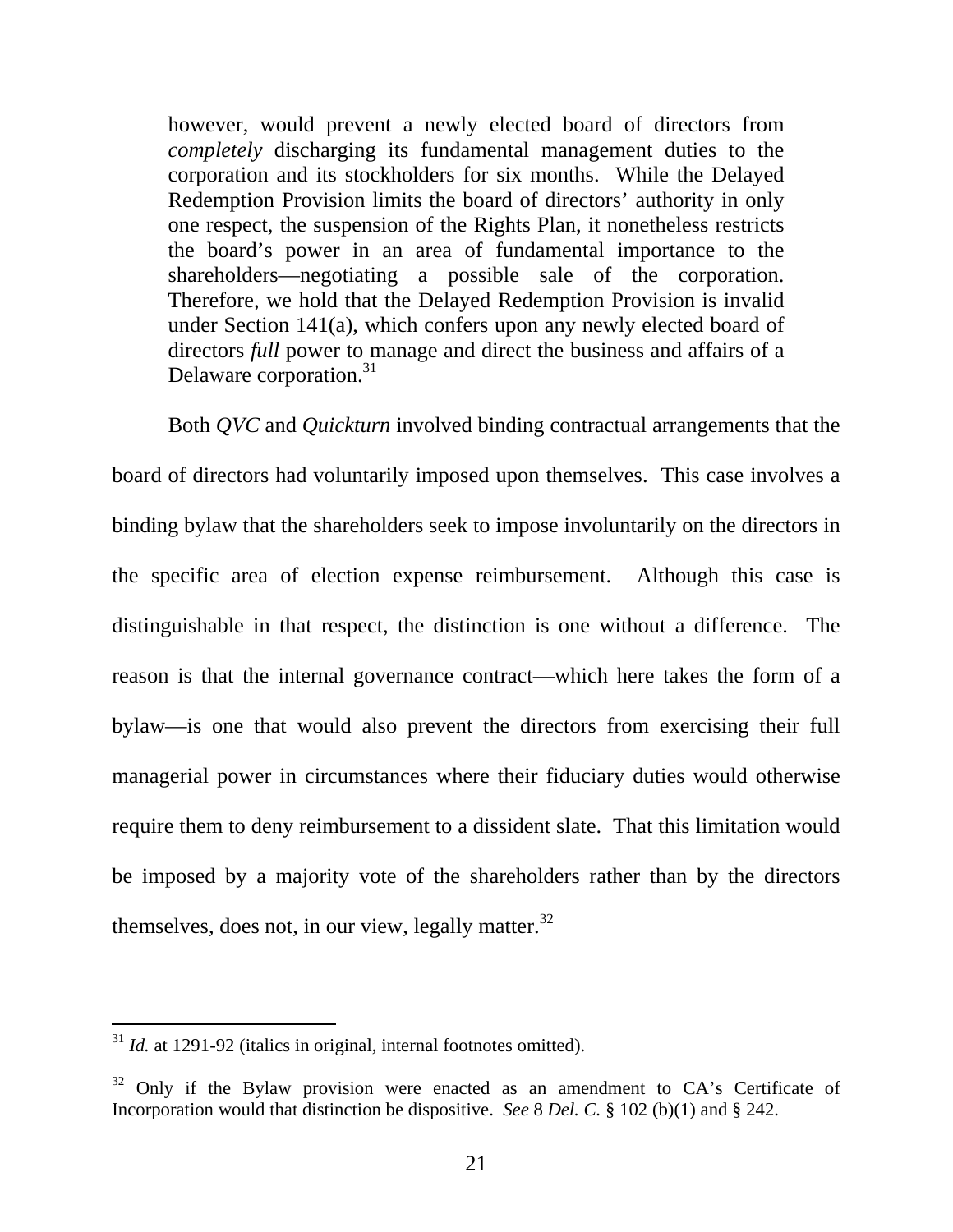AFSCME contends that it is improper to use the doctrine articulated in *QVC*  and *Quickturn* as the measure of the validity of the Bylaw. Because the Bylaw would remove the subject of election expense reimbursement (in circumstances as defined by the Bylaw) entirely from the CA's board's discretion (AFSCME argues), it cannot fairly be claimed that the directors would be precluded from discharging their fiduciary duty. Stated differently, AFSCME argues that it is unfair to claim that the Bylaw prevents the CA board from discharging its fiduciary duty where the effect of the Bylaw is to relieve the board entirely of those duties in this specific area.

That response, in our view, is more semantical than substantive. No matter how artfully it may be phrased, the argument concedes the very proposition that renders the Bylaw, as written, invalid: the Bylaw mandates reimbursement of election expenses in circumstances that a proper application of fiduciary principles could preclude. That such circumstances could arise is not far fetched. Under Delaware law, a board may expend corporate funds to reimburse proxy expenses "[w]here the controversy is concerned with a question of policy as distinguished from personnel o[r] management.<sup>33</sup> But in a situation where the proxy contest is

<sup>33</sup> *Hall v. Trans-Lux Daylight Picture Screen Corp.*, 171 A. 226, 227 (Del. Ch. 1934); *See also Hibbert v. Hollywood Park, Inc.*, 457 A.2d 339, 345 (Del. 1983) (reimbursement of "reasonable expenses" permitted where the proxy contest "was actually one involving substantive differences about corporation policy.").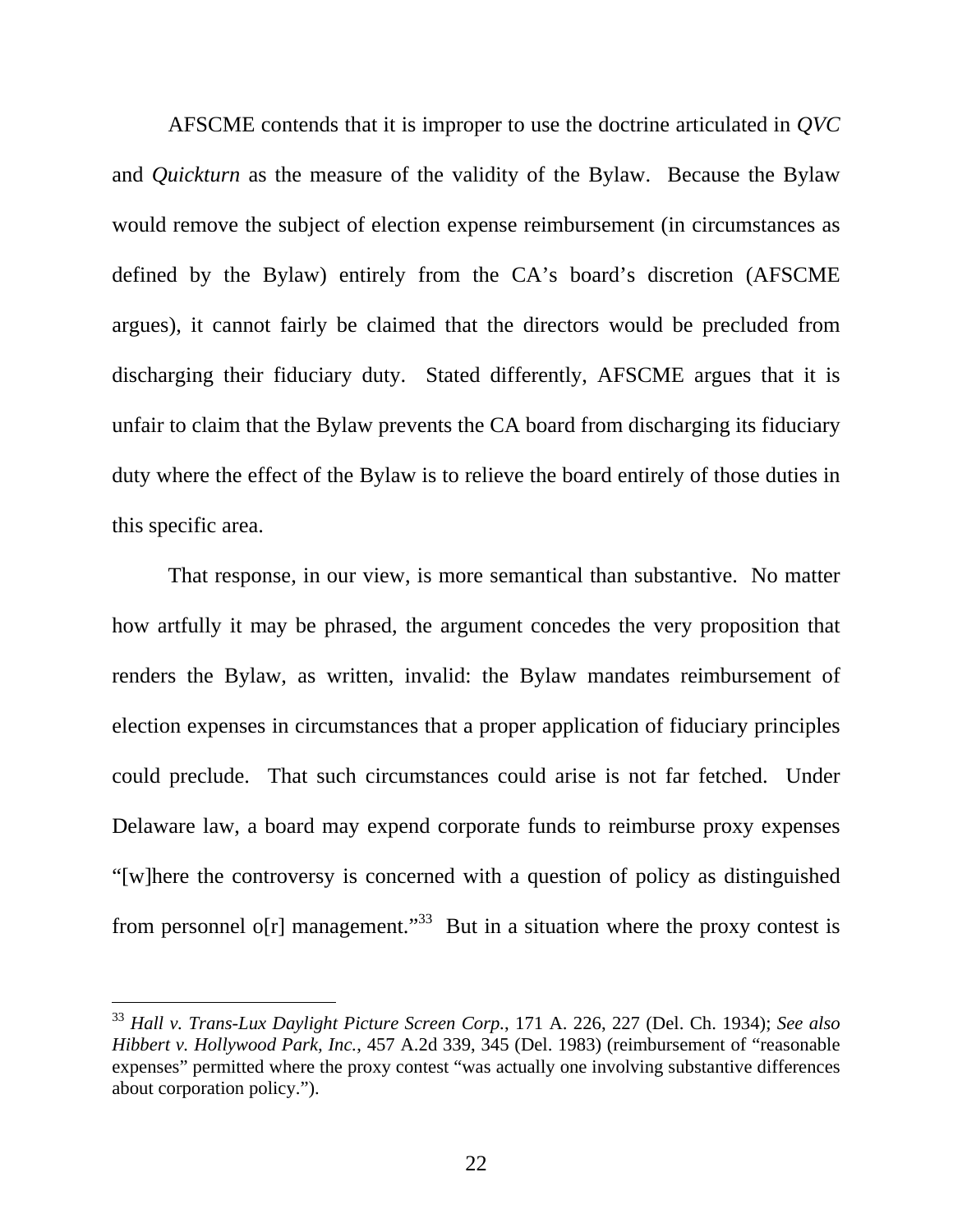motivated by personal or petty concerns, or to promote interests that do not further, or are adverse to, those of the corporation, the board's fiduciary duty could compel that reimbursement be denied altogether. $34$ 

 It is in this respect that the proposed Bylaw, as written, would violate Delaware law if enacted by CA's shareholders. As presently drafted, the Bylaw would afford CA's directors full discretion to determine what *amount* of reimbursement is appropriate, because the directors would be obligated to grant only the "reasonable" expenses of a successful short slate. Unfortunately, that does not go far enough, because the Bylaw contains no language or provision that would reserve to CA's directors their full power to exercise their fiduciary duty to decide whether or not it would be appropriate, in a specific case, to award reimbursement at all.<sup>35</sup>

\* \* \*

 In arriving at this conclusion, we express no view on whether the Bylaw as currently drafted, would create a better governance scheme from a policy

<sup>&</sup>lt;sup>34</sup> Such a circumstance could arise, for example, if a shareholder group affiliated with a competitor of the company were to cause the election of a minority slate of candidates committed to using their director positions to obtain, and then communicate, valuable proprietary strategic or product information to the competitor.

<sup>35</sup> *See Malone v. Brincat*, 722 A.2d 5, 10 (Del. 1998) ("Although the fiduciary duty of a Delaware director is unremitting, the exact course of conduct that must be charted to properly discharge that responsibility will change in the specific context of the action the director is taking with regard to either the corporation or its shareholders."). A decision by directors to deny reimbursement on fiduciary grounds would be judicially reviewable.